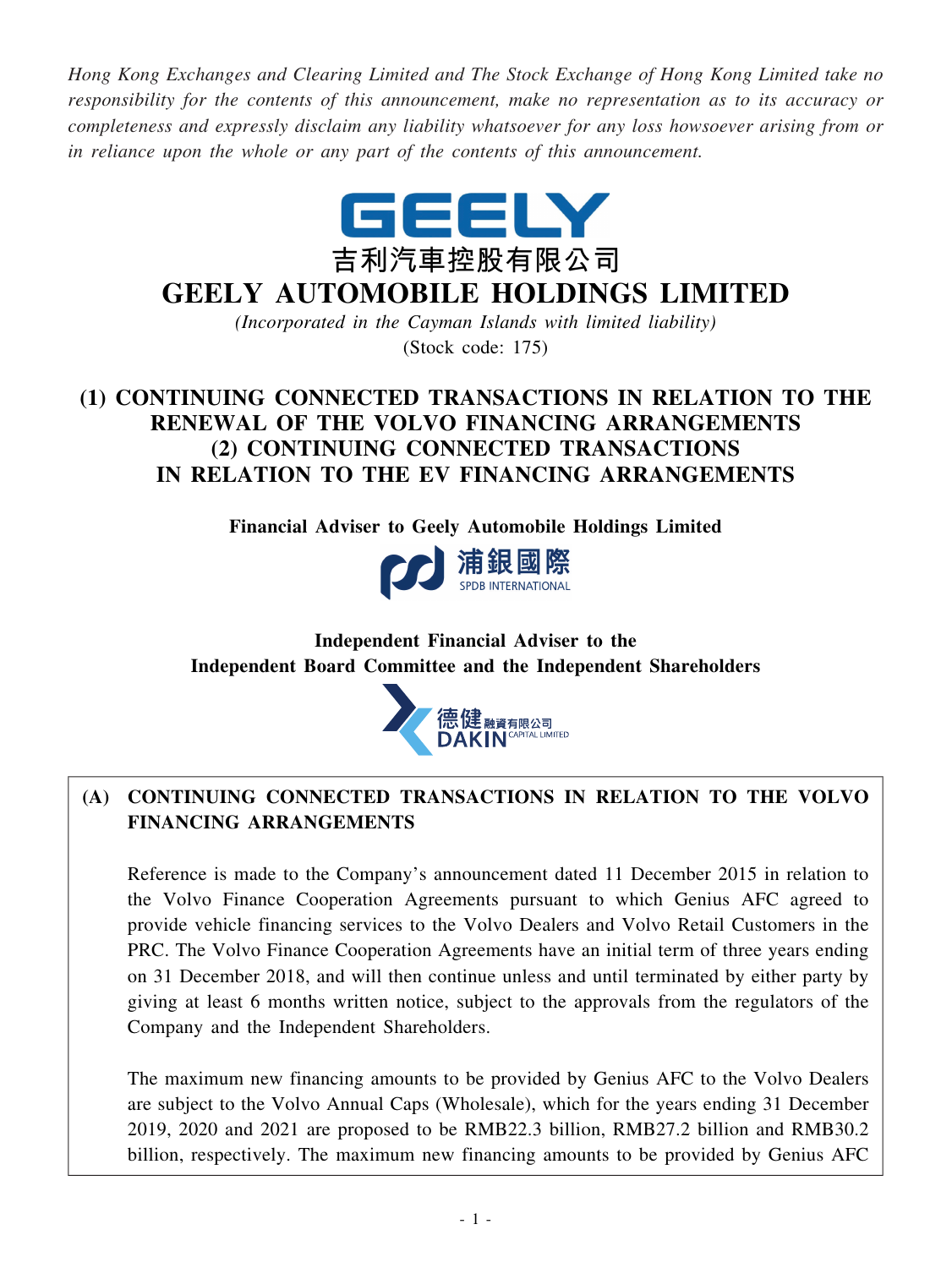to the Volvo Retail Customers are subject to the Volvo Annual Caps (Retail), which for the years ending 31 December 2019, 2020 and 2021 are proposed to be RMB11.6 billion, RMB14.2 billion and RMB15.7 billion, respectively.

## **(B) CONTINUING CONNECTED TRANSACTIONS IN RELATION TO THE EV FINANCING ARRANGEMENTS**

On 5 October 2018 (after trading hours), Genius AFC and Geely Holding entered into the EV Finance Cooperation Agreement pursuant to which Genius AFC will provide vehicle financing services to the EV Dealers and the EV Retail Customers for their purchase of Geely EVs. The EV Finance Cooperation Agreement will have an initial term of three years ending on 31 December 2021, and will then continue unless and until terminated by either party by giving at least 6 months written notice, subject to the approvals from the regulators of the Company and the Independent Shareholders.

The maximum new financing amounts to be provided by Genius AFC to the EV Dealers are subject to the EV Annual Caps (Wholesale), which for the years ending 31 December 2019, 2020 and 2021 are proposed to be RMB3.3 billion, RMB5.4 billion and RMB3.6 billion, respectively. The maximum new financing amounts to be provided by Genius AFC to the EV Retail Customers are subject to the EV Annual Caps (Retail), which for the years ending 31 December 2019, 2020 and 2021 are proposed to be RMB2.5 billion, RMB4.8 billion and RMB3.7 billion, respectively.

## **IMPLICATIONS UNDER THE LISTING RULES**

As at the date of this announcement, Genius AFC is owned as to 80% by the Company and as to 20% by BNPP PF. As at the date of this announcement, (i) VCDC is wholly owned by Volvo, an indirect 99% owned subsidiary of Geely Holding; and (ii) VCIC is owned as to 50% by Volvo and 50% by Geely Holding which in turn is wholly owned by Mr. Li and his associate. Mr. Li is an executive Director and a substantial Shareholder holding approximately 44.41% of the total issued share capital of the Company. According, each of VCDC, VCIC and Geely Holding is an associate of Mr. Li and a connected person of the Company under the Listing Rules.

Although the Volvo Dealers and the Volvo Retail Customers, who are parties to the Volvo Wholesale Facility Agreements and the Volvo Retail Loan Agreements, respectively, are independent third parties to the Company and its connected persons, the Volvo Financing Arrangements are deemed to be connected transactions of the Company under Rule 14A.23 of the Listing Rules for the reason that the Volvo Dealers and the Volvo Retail Customers will use the loans provided by Genius AFC to purchase electric vehicles from VCDC and VCIC, who are connected persons of the Company under the Listing Rules.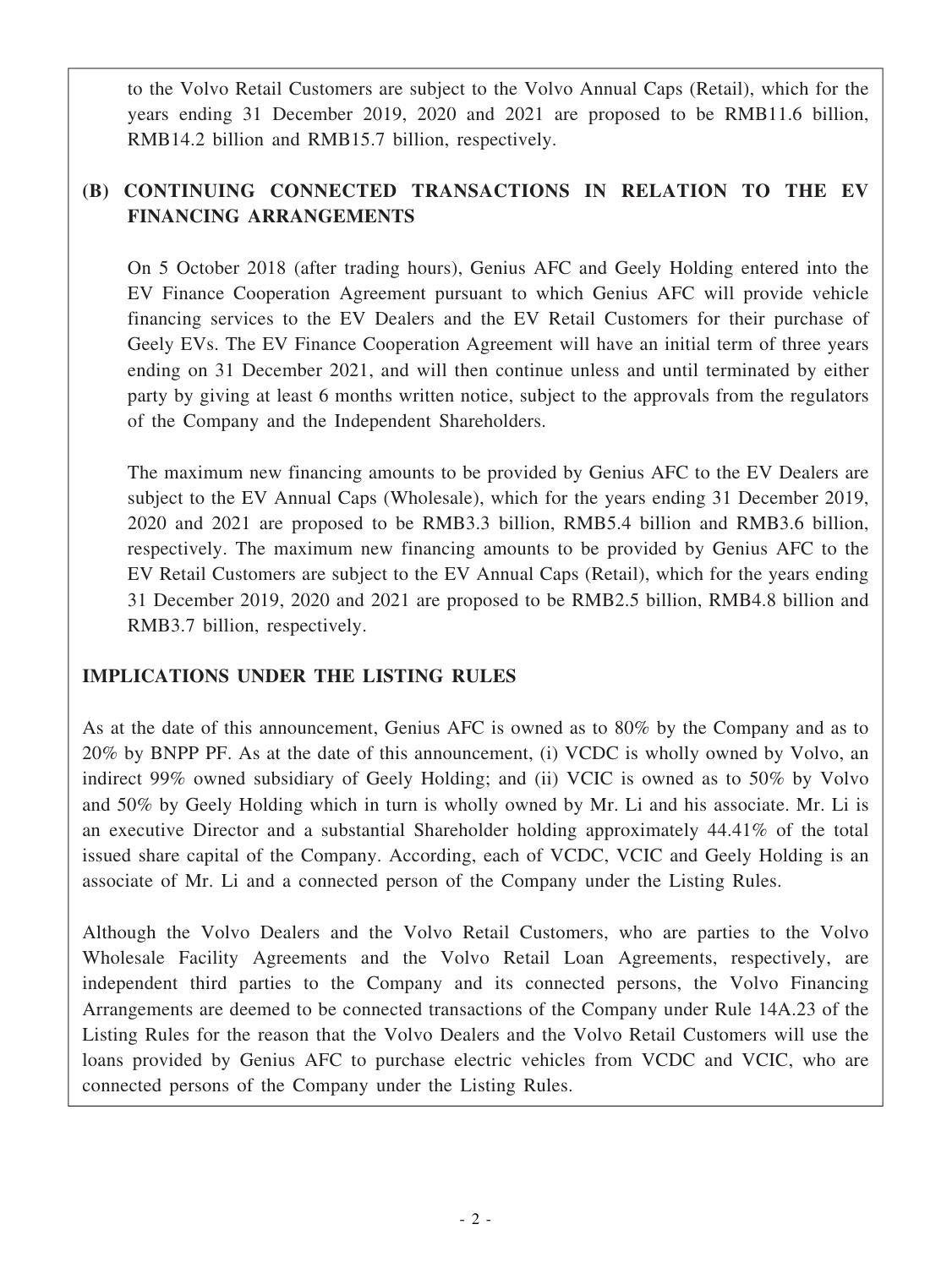Similarly, although the EV Dealers and the EV Retail Customers, who are parties to the EV Wholesale Facility Agreements and the EV Retail Loan Agreements, respectively, are independent third parties to the Company and its connected persons, the EV Financing Arrangements are deemed to be connected transactions of the Company under Rule 14A.23 of the Listing Rules for the reason that the EV Dealers and the EV Retail Customers will use the loans provided by Genius AFC to purchase vehicles from Geely Holding, who is a connected person of the Company under the Listing Rules.

As the applicable percentage ratios for the Volvo Annual Caps and the EV Annual Caps on an aggregated basis exceed 5% annually, the renewal of the Volvo Finance Cooperation Agreements and the entering into of the EV Finance Cooperation Agreement are subject to the reporting, announcement, annual review, and Independent Shareholders' approval requirements under Chapter 14A of the Listing Rules.

## **GENERAL**

An Independent Board Committee has been formed to advise the Independent Shareholders with respect to the renewal of the Volvo Finance Cooperation Agreements (including the Volvo Annual Caps) and the EV Finance Cooperation Agreement (including the EV Annual Caps), and the Independent Financial Adviser has been appointed to advise the Independent Board Committee and the Independent Shareholders on whether the Volvo Finance Cooperation Agreements (including the Volvo Annual Caps) and the EV Finance Cooperation Agreement (including the EV Annual Caps) are fair and reasonable and in the interests of the Company and the Independent Shareholders.

A circular containing, among other things, (i) information about the Volvo Financing Arrangements and the EV Financing Arrangements; (ii) the recommendation of the Independent Board Committee on the Volvo Finance Cooperation Agreements (including the Volvo Annual Caps) and the EV Finance Cooperation Agreement (including the EV Annual Caps); (iii) the advice from the Independent Financial Adviser on the Volvo Finance Cooperation Agreements (including the Volvo Annual Caps) and the EV Finance Cooperation Agreement (including the EV Annual Caps); and (iv) other information as required under the Listing Rules together with the notice of the EGM, will be despatched to the Shareholders on or before 29 October 2018.

## **(A) CONTINUING CONNECTED TRANSACTIONS IN RELATION TO THE VOLVO FINANCING ARRANGEMENTS**

Reference is made to the Company's announcement dated 11 December 2015 in relation to the Volvo Finance Cooperation Agreements pursuant to which Genius AFC agreed to provide vehicle financing services to the Volvo Dealers and Volvo Retail Customers in the PRC.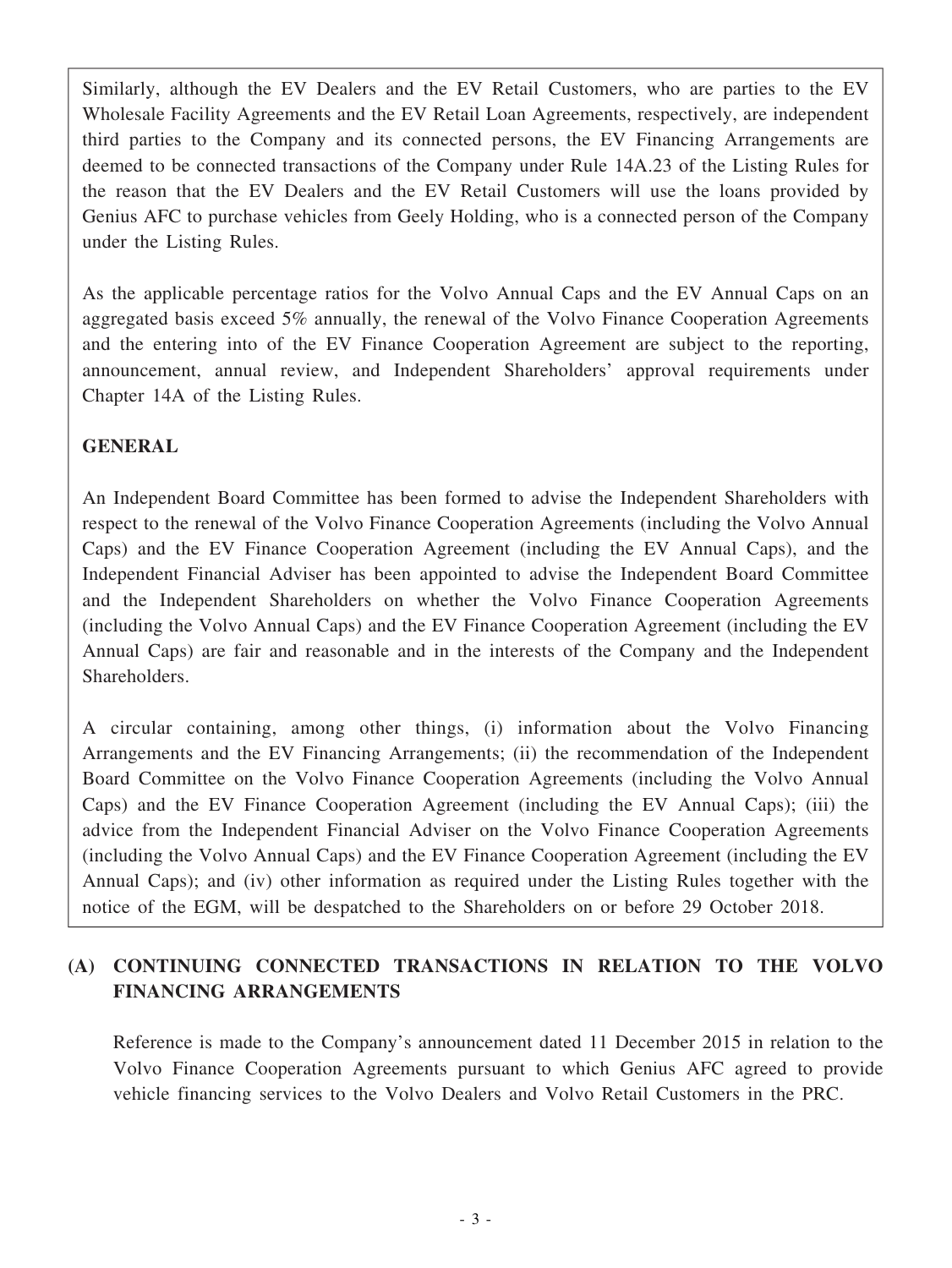Details of the Volvo Finance Cooperation Agreements are set out below:

## **Date**

11 December 2015

## **Parties**

- (i) Genius AFC and VCDC for the Volvo Finance Cooperation Agreement (Imported Vehicles); and
- (ii) Genius AFC and VCIC for the Volvo Finance Cooperation Agreement (Domestic Vehicles)

Genius AFC is a limited liability company incorporated in the PRC, and is owned as to 80% by the Company and as to 20% by BNPP PF as at the date of this announcement. Genius AFC is principally engaged in the provision of auto finance to vehicle dealers and retail customers for purchase of automobiles in the PRC.

VCDC is a limited liability company incorporated in the PRC, and is wholly owned by Volvo, an indirect 99% owned subsidiary of Geely Holding as at the date of this announcement. VCDC is principally engaged in the distribution of imported Volvo-branded vehicles in the PRC.

VCIC is a limited liability company incorporated in the PRC, and is owned as to (i) 50% by Volvo, an indirect 99% owned subsidiary of Geely Holding; and (ii) 50% by Geely Holding as at the date of this announcement. VCIC is principally engaged in the distribution of Volvobranded vehicles manufactured domestically in the PRC.

Geely Holding is principally engaged in the sale of automobiles and related parts and components wholesale and retail business. As at the date of this announcement, Geely Holding is wholly owned by Mr. Li and his associate. Mr. Li is an executive Director and a substantial Shareholder holding approximately 44.41% of the total issued share capital of the Company. Accordingly, each of VCDC and VCIC is an associate of Mr. Li and a connected person of the Company under the Listing Rules.

## **Subject matter**

The Volvo Finance Cooperation Agreement (Imported Vehicles) sets out the terms under which Genius AFC will provide vehicle financing services to the Volvo Dealers and the Volvo Retail Customers for imported Volvo-branded vehicles. The Volvo Finance Cooperation Agreement (Domestic Vehicles) sets out the terms under which Genius AFC will provide vehicle financing services to the Volvo Dealers and the Volvo Retail Customers for Volvo-branded vehicles manufactured domestically. Such terms include (i) the provision of wholesale financing to the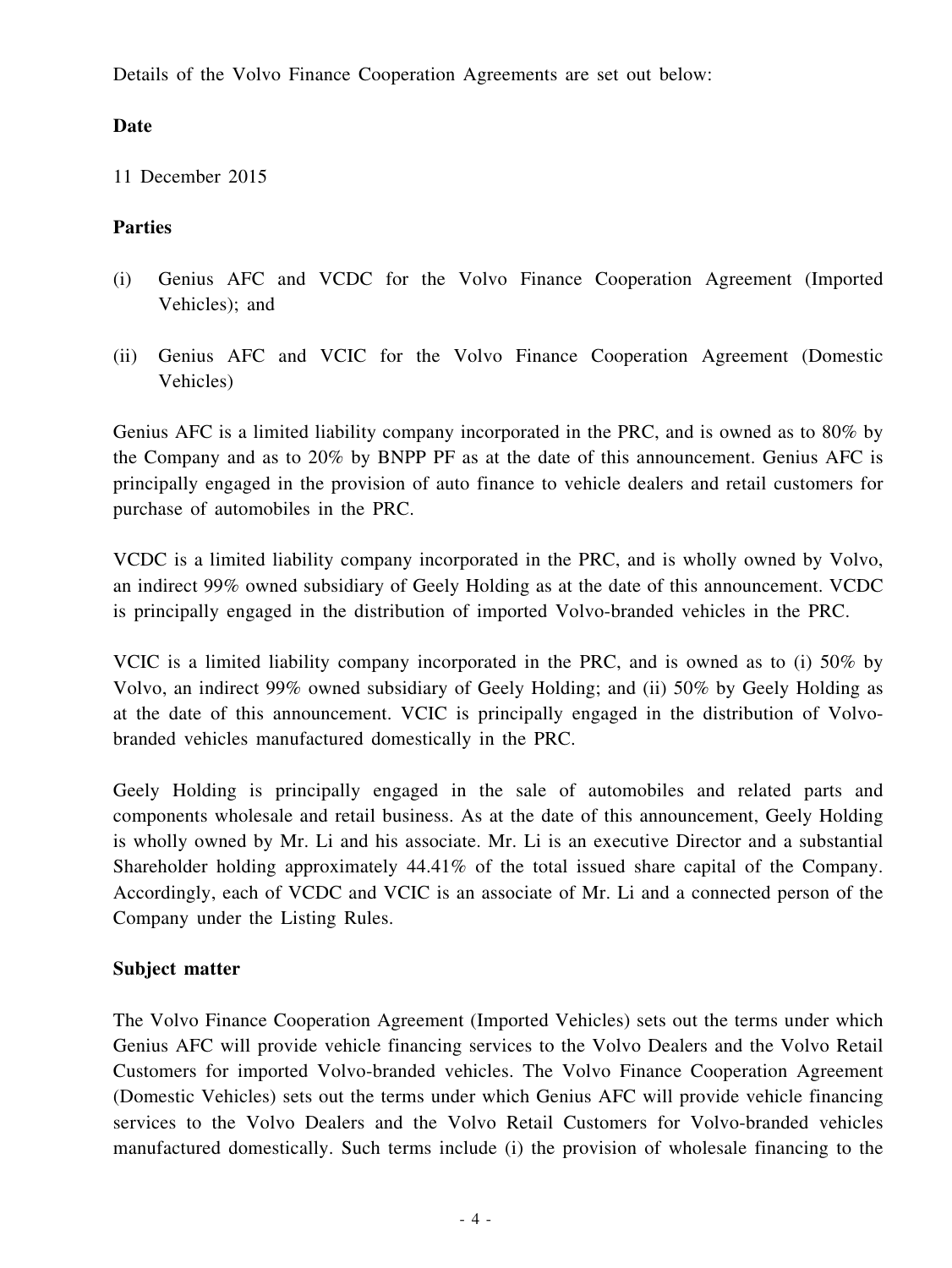Volvo Dealers to assist them to buy Volvo-branded vehicles and eventually selling such vehicles to the Volvo Retail Customers; and (ii) the provision of retail financing to the Volvo Retail Customers to assist them to buy Volvo-branded vehicles from the Volvo Dealers.

#### **Term**

The Volvo Finance Cooperation Agreements have an initial term of three years, and will then continue unless and until terminated by either party by giving at least six months written notice. Such continuation/renewal will be subject to the approval of (i) the regulators of the Company (that is, the Stock Exchange and/or the Securities and Futures Commission of Hong Kong, where applicable); and (ii) the Independent Shareholders.

## **Termination**

VCDC may terminate the Volvo Finance Cooperation Agreement (Imported Vehicles) and VCIC may terminate the Volvo Finance Cooperation Agreement (Domestic Vehicles) with immediate effect if (i) Genius AFC becomes insolvent; (ii) there is a change in control of Genius AFC; (iii) Genius AFC materially breaches, or materially fails to comply with, the Volvo Finance Cooperation Agreements and such failure is not capable of remedy or is capable of remedy but is not remedied within 30 days of VCDC and/or VCIC giving Genius AFC written notice of such breach subject to the remediation clause under the Volvo Finance Cooperation Agreements; or (iv) the relevant trademark agreement terminates due to material breach by Genius AFC.

Genius AFC may terminate the Volvo Finance Cooperation Agreements with immediate effect if (i) VCDC and/or VCIC becomes insolvent; or (ii) VCDC and/or VCIC materially breaches, or materially fails to comply with, the Volvo Finance Cooperation Agreements and such failure is not capable of remedy or is capable of remedy but is not remedied within 30 days of Genius AFC giving VCDC and/or VCIC written notice of such breach subject to the remediation clause under the Volvo Finance Cooperation Agreements.

## **Principal terms regarding the mode of cooperation between (i) Genius AFC; and (ii) VCDC and VCIC**

### *(i) Cooperation*

VCDC and VCIC will (a) encourage actively and diligently the Volvo Dealers to use Genius AFC for the Volvo Wholesale Financing and the Volvo Retail Financing; (b) according to the agreed regional coverage, for a Volvo Dealer who is covered by the Volvo Wholesale Financing, use its best effort to grant subsidies to the benefit of such Volvo Dealer in order to promote the Volvo Wholesale Financing to such Volvo Dealer; and (c) for a Volvo Dealer who is covered by the Volvo Retail Financing, promote the Volvo Retail Financing to the Volvo Retail Customers.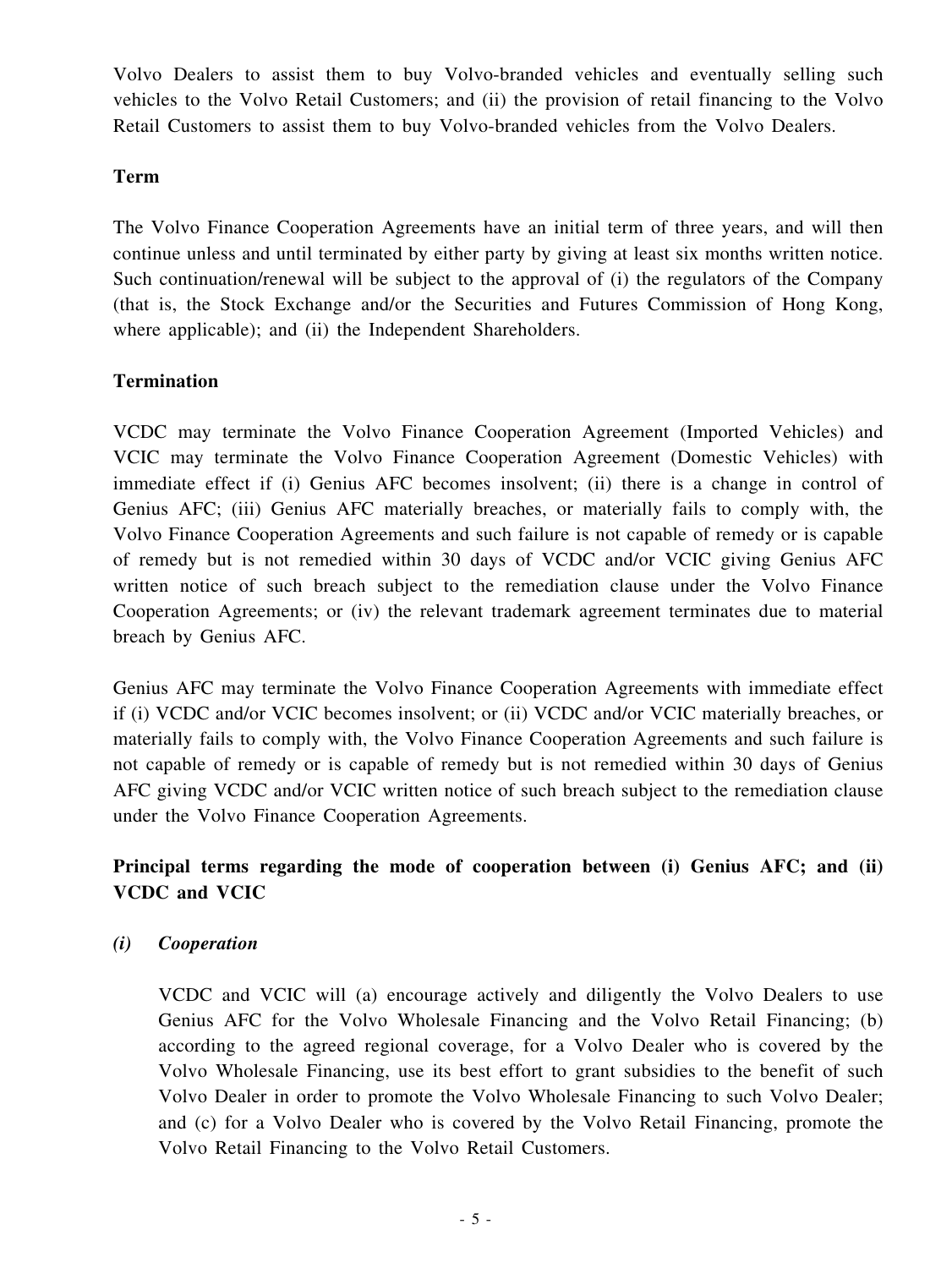Genius AFC will not be the exclusive provider of vehicle loans and other services particularly described in the Volvo Finance Cooperation Agreements to the Volvo Dealers or the Volvo Retail Customers, and other providers are and will also be appointed by VCDC and VCIC to provide similar services. Notwithstanding the foregoing, should another independent vehicle financing company offer vehicle financing services under the same conditions, Genius AFC will be the preferred partner of VCDC and VCIC for the provision of vehicle financing services.

The modes of cooperation between (a) Genius AFC; and (b) VCDC and VCIC for the Volvo Wholesale Financing and Volvo Retail Financing are summarised as below:

#### *(1) Volvo Wholesale Financing*



#### *(2) Volvo Retail Financing*



Pursuant to the Volvo Finance Cooperation Agreements, the parties have agreed to work together to undertake promotional activities, incentives and training to increase the financing penetration of Genius AFC and sale of Volvo-branded vehicles in the PRC.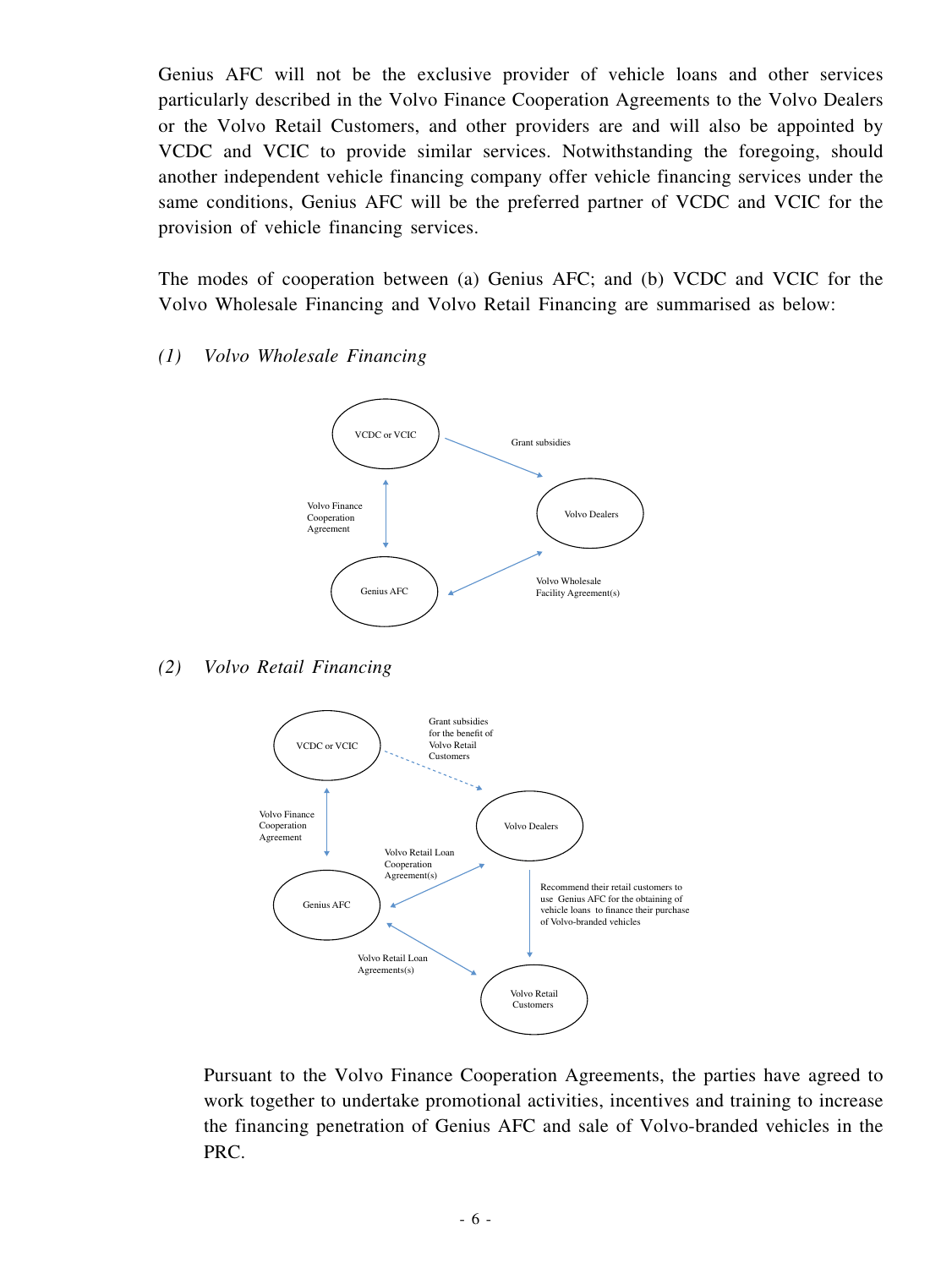### *(ii) Pricing policy*

Genius AFC would enter into the Volvo Wholesale Facility Agreements with the Volvo Dealers for the provision of the Volvo Wholesale Financing and the Volvo Retail Loan Agreements with the Volvo Retail Customers for the provision of the Volvo Retail Financing. Genius AFC will ensure that the terms of the Volvo Wholesale Facility Agreements and the Volvo Retail Loan Agreements are competitive at all times during the term of the Volvo Finance Cooperation Agreements, and such terms will be in line with general auto finance market practice. Notwithstanding the foregoing, Genius AFC will remain the sole decision maker for the final pricing of the services to be applied to the Volvo Dealers and the Volvo Retail Customers.

The Volvo Finance Cooperation Agreements provide guidance with respect to the interest rates charged by Genius AFC for the provision of the Volvo Wholesale Financing to the Volvo Dealers and the Volvo Retail Financing to the Volvo Retail Customers. The interest rates, at the time of each setting, for the loans provided by Genius AFC to the Volvo Dealers and the Volvo Retail Customers will be higher than the base lending rates published by the PBOC for similar types of loans under similar terms and conditions, provided that all relevant laws and regulations are complied with.

In practice, given that Genius AFC is not the exclusive provider of financing services to the Volvo Dealers and the Volvo Retail Customers, which are independent third parties to Genius AFC, the sales and marketing department of Genius AFC would communicate with the Volvo Dealers on an ongoing basis to keep abreast of the market and to ensure that the terms of the Volvo Wholesale Financing and the Volvo Retail Financing offered by Genius AFC are competitive at all times in light of the fierce competition in the PRC auto finance market. Please refer to the paragraph headed "Relevant internal control measures – Internal control within Genius AFC" in this announcement for the internal control procedures for determining the pricing of the services provided by Genius AFC.

### *(iii) Lending risk*

Genius AFC was primarily regulated by the China Banking Regulatory Commission, whose authority has now been transferred to the newly formed China Banking and Insurance Regulatory Commission. In addition, the People's Bank of China and the Ministry of Finance of the PRC also have regulatory oversight of the auto finance industry. The China Banking Regulatory Commission and the People's Bank of China enacted the Measures for the Administration of Automotive Loans and the Measures for the Administration of Automobile Finance Companies, respectively to standardize the management of automotive loan business.

All lending risk assessments and decisions will be the sole responsibility of Genius AFC, and such decisions will conform to applicable regulatory requirements. The extension of financing in any form to any Volvo Dealer or any Volvo Retail Customer is subject to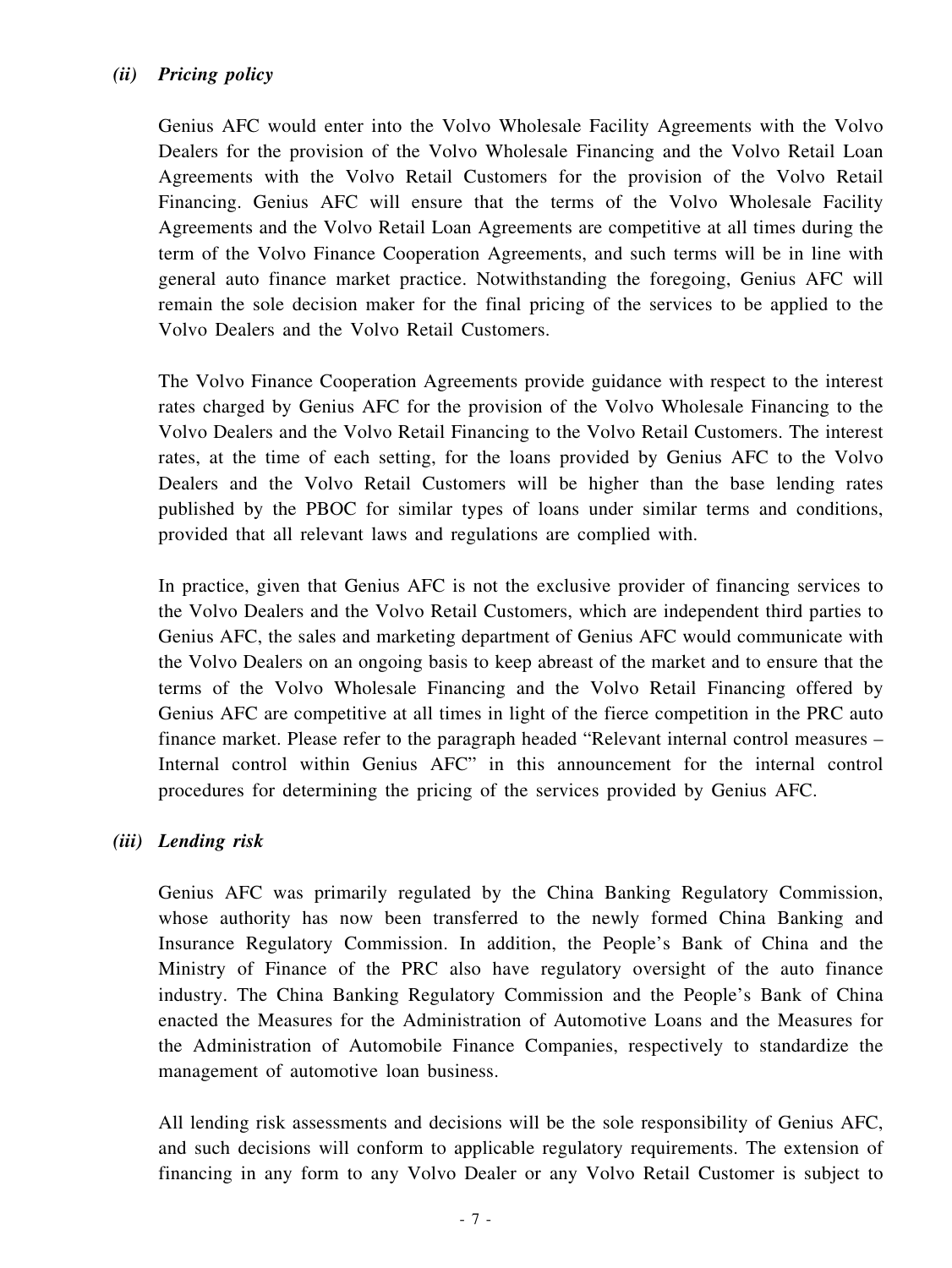satisfactory credit risk assessment in accordance with the Genius AFC's credit risk management procedures and all other internal risk and management policies as from time to time determined by Genius AFC at its sole discretion.

In relation to the credit risk assessment procedures for the Volvo Wholesale Financing, the risk department of Genius AFC would review the credit applications with supporting materials submitted by the Volvo Dealers and prepare proposals for the granting of credit lines. The risk control committee of Genius AFC would appraise and make decisions on the granting of credit lines. The credit application should be subject to approval by the board of Genius AFC for granting of credit lines exceeding the internal threshold set by Genius AFC. When assessing credit applications of the Volvo Dealers, factors that would be taken into consideration include, among other things, company background, experience in the automobile industry, capital structure, debt-to-asset ratio, profitability and financial performance of the relevant Volvo Dealers. The Volvo Dealers who are granted credit lines by Genius AFC are required to submit to Genius AFC their financial reports every month and audited accounts every year which would be reviewed and assessed by the risk department of Genius AFC. Based on the assessment results, Genius AFC would consider whether to adjust the credit line granted should there be any substantial changes in the financial and operating performance of such Volvo Dealers.

In relation to the credit risk assessment procedures for the Volvo Retail Financing, Genius AFC utilises a computerised internal risk assessment system, which enables Genius AFC to perform credit risk assessment procedures using big data analytics. For the purpose of risk assessment, the risk department of Genius AFC would set specification rules for the retail products to determine whether or not to accept the loan application of a retail applicant, based on the retail applicant's earnings, credit history and repayment capability. The risk control committee of Genius AFC would then review and approve the specification rules for the retail products. Based on the evaluation performed by the computerised internal risk assessment system, which is configured and modified by the risk department from time to time, the decisions on whether to grant the loan to the retail applicant would be made by the system and the retail underwriting team of Genius AFC's operation department. The general responsibilities of the underwriting team also include checking the authenticity of, and reviewing, the information and materials provided by the retail applicants, and assessing their credibility in order to make final credit decisions on the loan applications. Upon granting of the loan to a Volvo Retail Customer, the collection team of Genius AFC's operation department would monitor the performance of such loan and would follow up on any delinquency and/or default in payment.

#### *(iv) Loan term and credit limit*

The maximum loan term for each Volvo Dealer will be 360 days. The maximum loan term for each Volvo Retail Customer will be 60 months.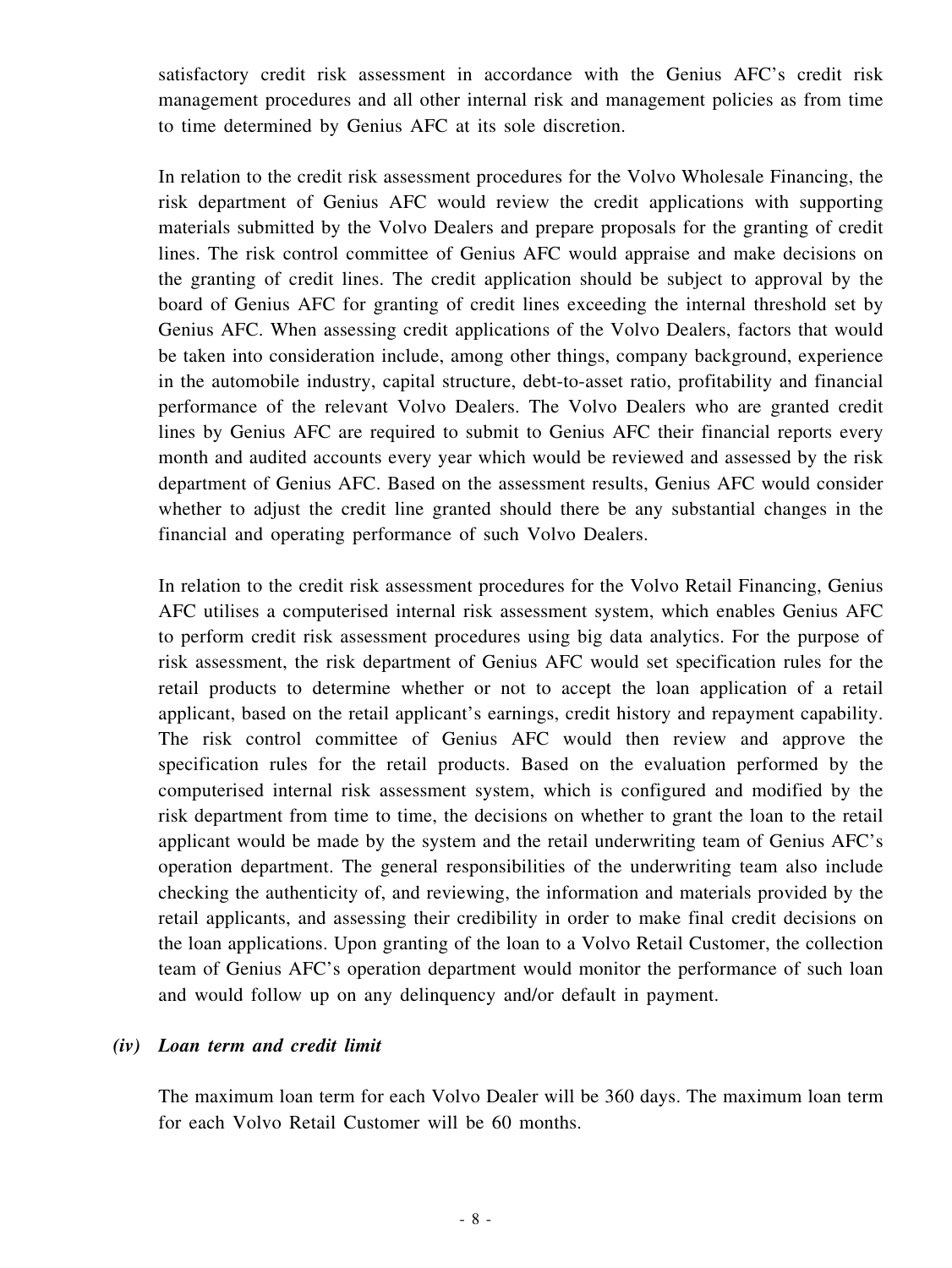### *(v) Subsidies*

Genius AFC will provide financing to all the Volvo Dealers according to the sales objectives and regional coverage agreed with VCDC and VCIC. VCDC and VCIC may from time to time offer Volvo Dealers support with their vehicle financing and may choose to pay the interests accruing under the relevant Volvo Wholesale Facility Agreements on the Volvo Dealers' behalf for an agreed period of time. In practice, VCDC and VCIC would provide subsidies to (i) the Volvo Dealers who enter into the Volvo Wholesale Facility Agreements with Genius AFC for the Volvo Wholesale Financing; and (ii) the Volvo Dealers who enter into the Volvo Retail Loan Cooperation Agreements with Genius AFC for the benefits of the Volvo Retail Customers in the Volvo Retail Financing, subject to the final assessment of the market situation, such as sales performance of the Volvo-branded vehicles, by VCDC and VCIC. The terms and period of such subsidies will be determined by VCDC and VCIC in their respective quarterly sales incentive policies.

#### *(vi) Security*

Under the Volvo Wholesale Facility Agreement and the Volvo Retail Loan Agreement, acceptable securities may include security deposits, security over the Volvo Dealers' and the Volvo Retail Customers' vehicles and/or different types of guarantees.

## **Principal terms applied to the Volvo Wholesale Facility Agreements and the Volvo Retail Loan Agreements**

### *(i) Volvo Wholesale Facility Agreements*

For the Volvo Wholesale Financing, Genius AFC would enter into the Volvo Wholesale Facility Agreements with the Volvo Dealers, pursuant to which Genius AFC will provide vehicle financing to such Volvo Dealers to facilitate their purchase of Volvo-branded vehicles. The terms of the Volvo Wholesale Facility Agreements (including, among other things, pricing, loan term, credit limits, subsidies etc.) are consistent with the terms of the Volvo Finance Cooperation Agreements as disclosed above.

#### *(ii) Volvo Retail Loan Agreements*

Genius AFC would enter into the Volvo Retail Loan Cooperation Agreements with the Volvo Dealers, pursuant to which the Volvo Dealers will recommend their retail customers (that is, the Volvo Retail Customers) to use Genius AFC for obtaining vehicle loans to finance their purchase of Volvo-branded vehicles.

For the Volvo Retail Financing, Genius AFC would further enter into the Volvo Retail Loan Agreements with the Volvo Retail Customers, pursuant to which Genius AFC will provide vehicle financing to such Volvo Retail Customers to facilitate their purchase of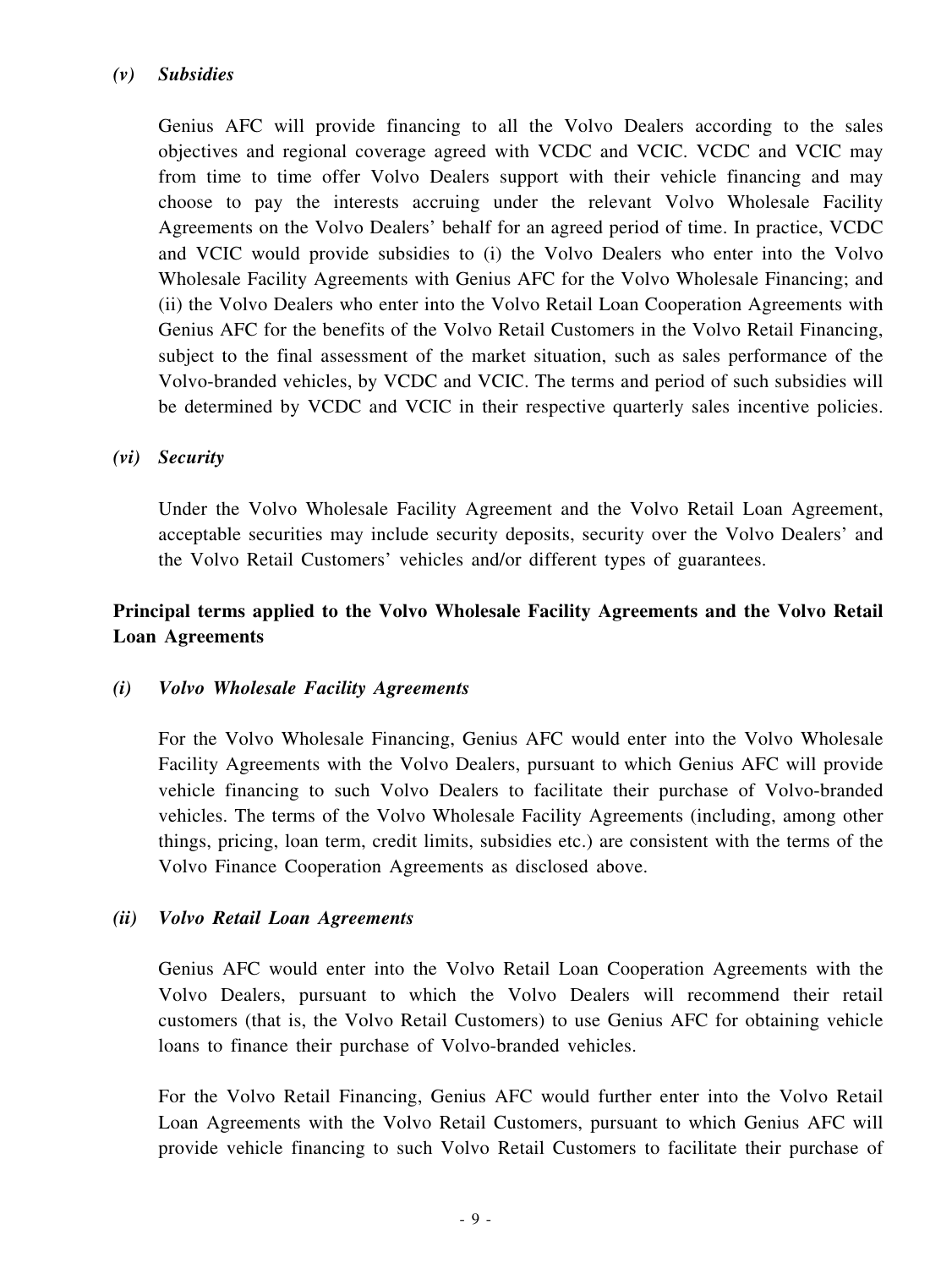Volvo-branded vehicles. The terms of the Volvo Retail Loan Agreements (including, among other things, pricing, loan term, credit limits etc.) are consistent with the terms of the Volvo Finance Cooperation Agreements as disclosed above.

#### **Volvo Annual Caps**

#### *Volvo Annual Caps (Wholesale)*

The table below sets out (i) the historical transaction amounts for each of the two years ended 31 December 2017 and the seven months ended 31 July 2018; and (ii) the annual caps for the Volvo Wholesale Financing for each of the three years ending 31 December 2018 and their respective utilisation rates.

|                                                                                                                   | <b>Historical transaction amount</b><br>for the year ended 31 December |                          | <b>Historical</b><br>transaction<br>amount for the<br>seven months<br>ended 31 July |             | Approved annual caps for<br>the year ended/ending 31 December |              |
|-------------------------------------------------------------------------------------------------------------------|------------------------------------------------------------------------|--------------------------|-------------------------------------------------------------------------------------|-------------|---------------------------------------------------------------|--------------|
|                                                                                                                   | 2016                                                                   | 2017                     | 2018                                                                                | 2016        | 2017                                                          | 2018         |
|                                                                                                                   | RMB million<br>(Audited)                                               | RMB million<br>(Audited) | RMB million<br>(Unaudited)                                                          | RMB million | RMB million                                                   | RMB million  |
| New financing amounts<br>provided by Genius AFC<br>to the Volvo Dealers<br>under the Volvo<br>Wholesale Financing | 1,197                                                                  | 3,546                    | 2,688                                                                               | 30,000      | 37,000                                                        | 49,000       |
|                                                                                                                   |                                                                        |                          |                                                                                     |             |                                                               |              |
| Utilisation rate of annual<br>caps                                                                                |                                                                        |                          |                                                                                     | $4\%$       | $10\%$                                                        | $5\%$ (Note) |

*Note:* Utilisation rate of the annual cap for the year ending 31 December 2018 was calculated by dividing the historical transaction amount for the seven months ended 31 July 2018 by the approved annual cap for the full financial year ending 31 December 2018.

The low utilisation rates of the annual caps for the two years ended 31 December 2017 were primarily due to the lower-than-expected wholesale finance coverage of the Volvo Wholesale Financing. In this regard, Genius AFC has revised the estimated wholesale finance coverage of the Volvo Wholesale Financing downward when determining the Volvo Annual Caps (Wholesale) for the three years ending 31 December 2021 (please refer to the paragraph headed "Volvo Annual Caps – Basis of determination of the Volvo Annual Caps" in this announcement for further details).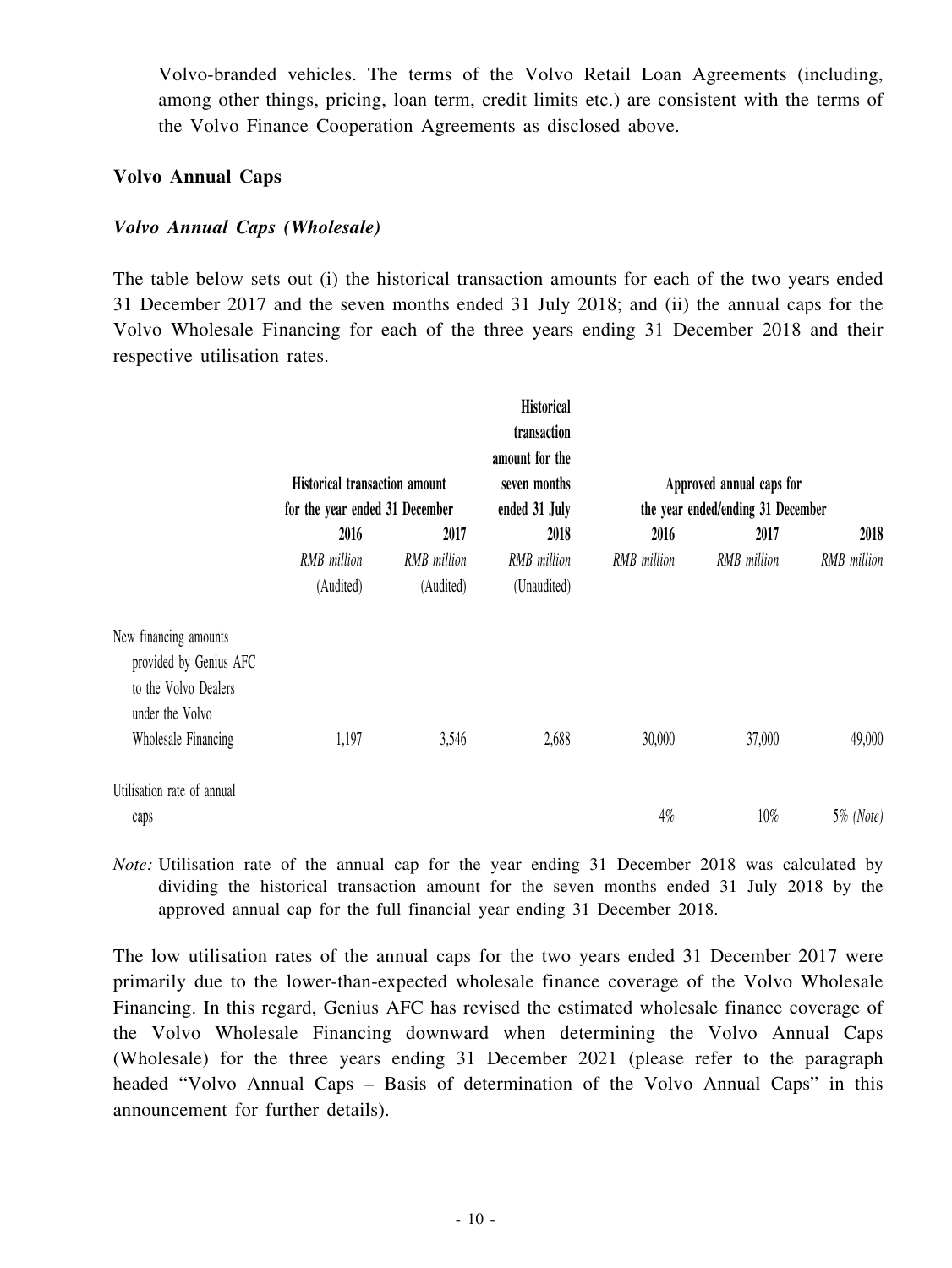The table below sets out the proposed Volvo Annual Caps (Wholesale) for each of the three years ending 31 December 2021.

|                                     | Proposed annual caps<br>for the year ending 31 December |                         |        |
|-------------------------------------|---------------------------------------------------------|-------------------------|--------|
|                                     | 2019<br><b>2020</b>                                     |                         | 2021   |
|                                     | RMB million                                             | RMB million RMB million |        |
| Maximum new financing amounts to be |                                                         |                         |        |
| provided by Genius AFC to the Volvo |                                                         |                         |        |
| Dealers under the Volvo Wholesale   |                                                         |                         |        |
| Financing                           | 22,275                                                  | 27,243                  | 30,213 |

#### *Volvo Annual Caps (Retail)*

The table below sets out (i) the historical transaction amounts for each of the two years ended 31 December 2017 and the seven months ended 31 July 2018; and (ii) the annual caps for the Volvo Retail Financing for each of the three years ending 31 December 2018 and their respective utilisation rates.

|                                                                                                                         |                                                                  |                                 | <b>Historical</b><br>transaction                |                    |                                                               |              |
|-------------------------------------------------------------------------------------------------------------------------|------------------------------------------------------------------|---------------------------------|-------------------------------------------------|--------------------|---------------------------------------------------------------|--------------|
|                                                                                                                         | Historical transaction amounts for<br>the year ended 31 December |                                 | amount for the<br>seven months<br>ended 31 July |                    | Approved annual caps for<br>the year ended/ending 31 December |              |
|                                                                                                                         | 2016                                                             | 2017                            | 2018                                            | 2016               | 2017                                                          | 2018         |
|                                                                                                                         | <b>RMB</b> million<br>(Audited)                                  | <b>RMB</b> million<br>(Audited) | RMB million<br>(Unaudited)                      | <b>RMB</b> million | RMB million                                                   | RMB million  |
| New financing amounts<br>provided by Genius AFC<br>to the Volvo Retail<br>Customers under the<br>Volvo Retail Financing | 301                                                              | 1,026                           | 660                                             | 7,000              | 9,000                                                         | 11,000       |
| Utilisation rate of annual<br>caps                                                                                      |                                                                  |                                 |                                                 | $4\%$              | $11\%$                                                        | $6\%$ (Note) |

*Note:* Utilisation rate of the annual cap for the year ending 31 December 2018 was calculated by dividing the historical transaction amount for the seven months ended 31 July 2018 by the approved annual cap for the full financial year ending 31 December 2018.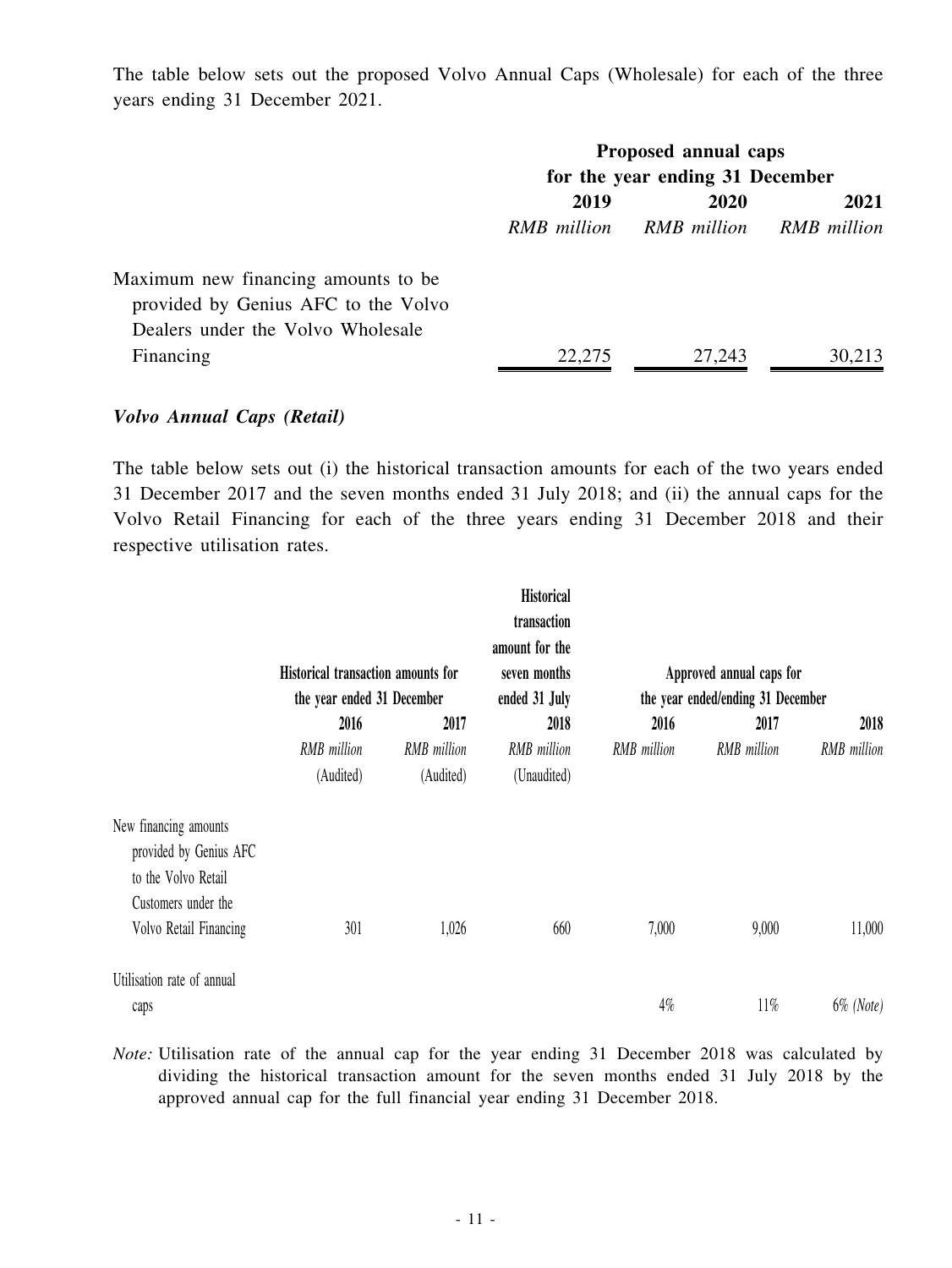The low utilisation rates of the annual caps for the two years ended 31 December 2017 were primarily due to the lower-than-expected retail financing penetration of the Volvo Retail Financing. During the two years ended 31 December 2017, Genius AFC, which was incorporated in August 2015, was still in an early development stage and in the process of establishing and refining its business processes, sales and marketing capability, customer database and product offerings. Also, it took time and efforts for Genius AFC to introduce and promote the Volvo Wholesale Financing to the Volvo Dealers, and the Volvo Retail Financing to the Volvo Dealers for their onward promotion to the Volvo Retail Customers. The above factors had resulted in the lower-than-expected retail financing penetration of the Volvo Retail Financing during the two years ended 31 December 2017. Notwithstanding the foregoing, with the accumulation of experience, business network, customers and customer database over the past three years, Genius AFC achieved considerable growth in business volume recently. It is expected that the retail financing penetration of the Volvo Retail Financing will improve alongside the enhanced competitiveness of Genius AFC and its products in the PRC auto finance industry.

The table below sets out the proposed Volvo Annual Caps (Retail) for each of the three years ending 31 December 2021.

|                                         | Proposed annual caps for<br>the year ending 31 December |                         |        |  |
|-----------------------------------------|---------------------------------------------------------|-------------------------|--------|--|
|                                         |                                                         |                         |        |  |
|                                         | 2019<br>2020                                            |                         | 2021   |  |
|                                         | RMB million                                             | RMB million RMB million |        |  |
| Maximum new financing amounts to be     |                                                         |                         |        |  |
| provided by Genius AFC to the Volvo     |                                                         |                         |        |  |
| Retail Customers under the Volvo Retail |                                                         |                         |        |  |
| Financing                               | 11,583                                                  | 14,166                  | 15,711 |  |

#### *Basis of determination of the Volvo Annual Caps*

When determining the proposed Volvo Annual Caps (Wholesale), Genius AFC has taken into account (i) the historical transaction amounts for the two years ended 31 December 2017 and the seven months ended 31 July 2018; (ii) the projected unit sales of Volvo-branded vehicles to the Volvo Dealers for each of the three years ending 31 December 2021, which in turn was determined with reference to the anticipated number of Volvo Dealers; (iii) the projected average selling price of Volvo-branded vehicles to the Volvo Dealers for each of the three years ending 31 December 2021, which in turn was determined based on the internal pricing policy of Volvo-branded vehicles to retail customers, taking into consideration the proposed marketing incentives to be provided to the Volvo Dealers; and (iv) the estimated wholesale finance coverage of the Volvo Wholesale Financing of 30% for each of the three years ending 31 December 2021. The above wholesale finance coverage represents the estimated percentage of the Volvo Dealers' purchases which will be financed by loans provided by Genius AFC. When estimating the said wholesale finance coverage of the Volvo Wholesale Financing, Genius AFC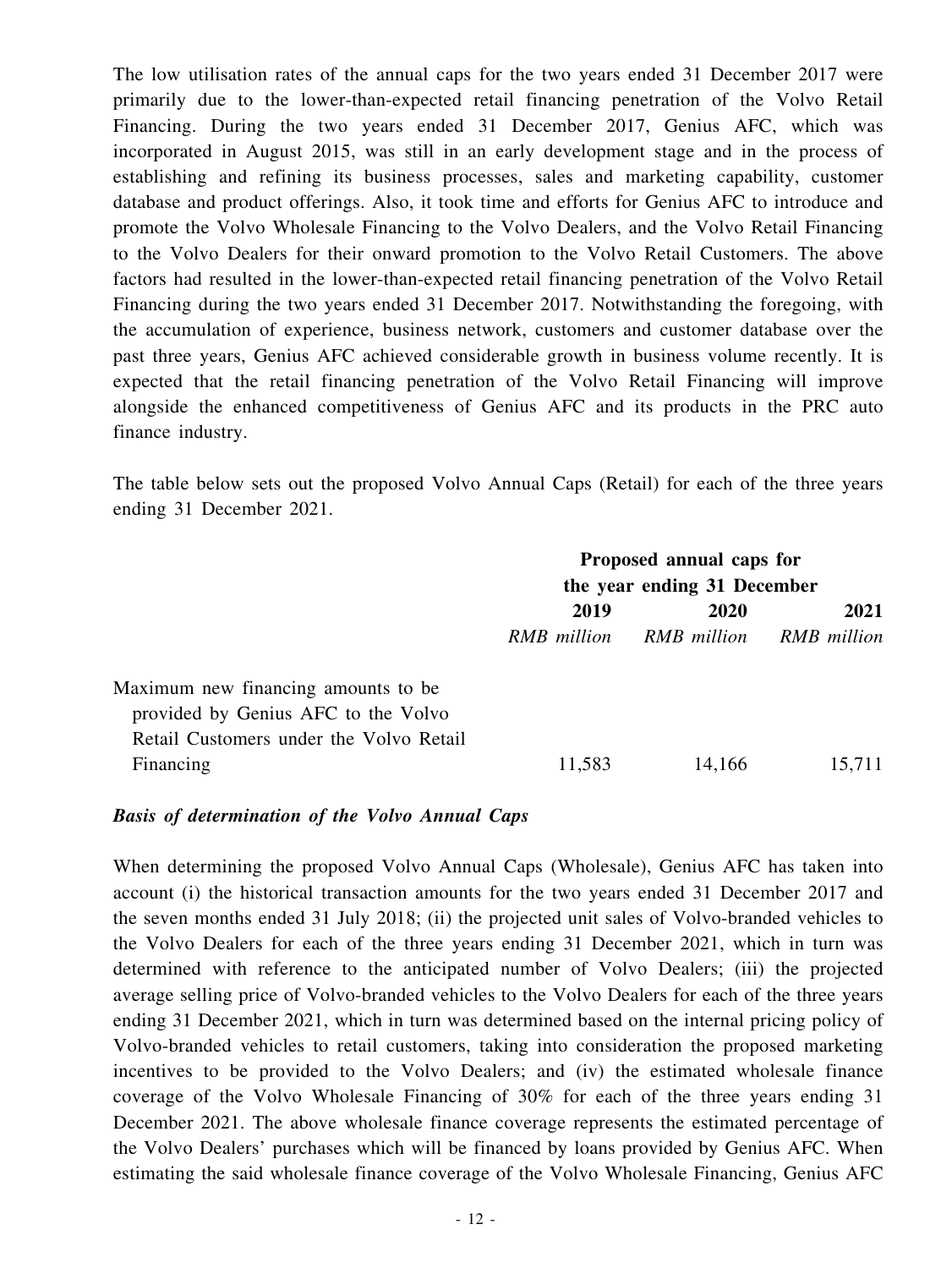has taken into account the current status and development of its business, and has also made reference to the historical average wholesale finance coverage of the auto finance companies in the PRC in 2017 of 17.48% as stated in "2017 中國汽車金融公司行業發展報告 (the 2017 China Auto Finance Industry Development Report)" (the "**Report**") issued by 中國銀行業協會 汽車金融專業委員會 (the China Banking Association Professional Committee of Auto Finance). In determining the Volvo Annual Caps (Wholesale), Genius AFC has adopted a wholesale finance coverage of 30% for each of the three years ending 31 December 2021, representing a buffer of 12.52% over the historical average wholesale finance coverage of the auto finance companies in the PRC in 2017 of 17.48%, after taking into account (i) the relationship between Genius AFC and VCDC and VCIC, and that Genius AFC is the preferred partner of VCDC and VCIC; (ii) the development potential of the Volvo Wholesale Financing in light of the subsidies that may be granted to the benefits of the Volvo Dealers for the promotion of the Volvo Wholesale Financing, as well as the promotional activities, incentives and training to be undertaken by Genius AFC and VCDC and VCIC to increase the financing penetration of Genius AFC and the sale of Volvo-branded vehicles in the PRC as stipulated in the Volvo Finance Cooperation Agreements.

When determining the proposed Volvo Annual Caps (Retail), Genius AFC has taken into account (i) the historical transaction amounts for the two years ended 31 December 2017 and the seven months ended 31 July 2018; (ii) the projected unit sales of Volvo-branded vehicles to the Volvo Retail Customers for each of the three years ending 31 December 2021, which in turn was determined with reference to the anticipated number of Volvo Dealers and the sales volume projection of the Volvo-branded vehicles; (iii) the projected average retail selling price of Volvo-branded vehicles for each of the three years ending 31 December 2021, which in turn was determined based on the internal pricing policy for the Volvo-branded vehicles to retail customer; and (iv) the estimated retail financing penetration of the Volvo Retail Financing of 30% for each of the three years ending 31 December 2021, respectively. The above retail financing penetration represents the estimated percentage of the Volvo Retail Customers' purchases which will be financed by loans provided by Genius AFC. When determining the said retail financing penetration of the Volvo Retail Financing, Genius AFC has taken into account the current status and development of its business, and has also made reference to the historical average retail financing penetration of the auto finance companies in the PRC in 2017 of 20.0% as stated in the Report. In determining the Volvo Annual Caps (Retail), Genius AFC has adopted a retail financing penetration of 30% for each of the three years ending 31 December 2021, representing a buffer of 10% over the historical average retail financing penetration of the auto finance companies in the PRC in 2017 of 20.0%, after taking into account (i) the relationship between Genius AFC and VCDC and VCIC, and that Genius AFC is the preferred partner of VCDC and VCIC; (ii) the development potential of the Volvo Retail Financing in light of the subsidies that may be granted for the promotional campaigns in relation to the retail financing offered by Genius AFC to the Volvo Retail Customers from the Volvo Dealers as well as the promotional activities, incentives and training to be undertaken by Genius AFC and Volvo to increase the retail financing penetration of Genius AFC and the sale of Volvo-branded vehicles in the PRC as stipulated in the Volvo Finance Cooperation Agreements.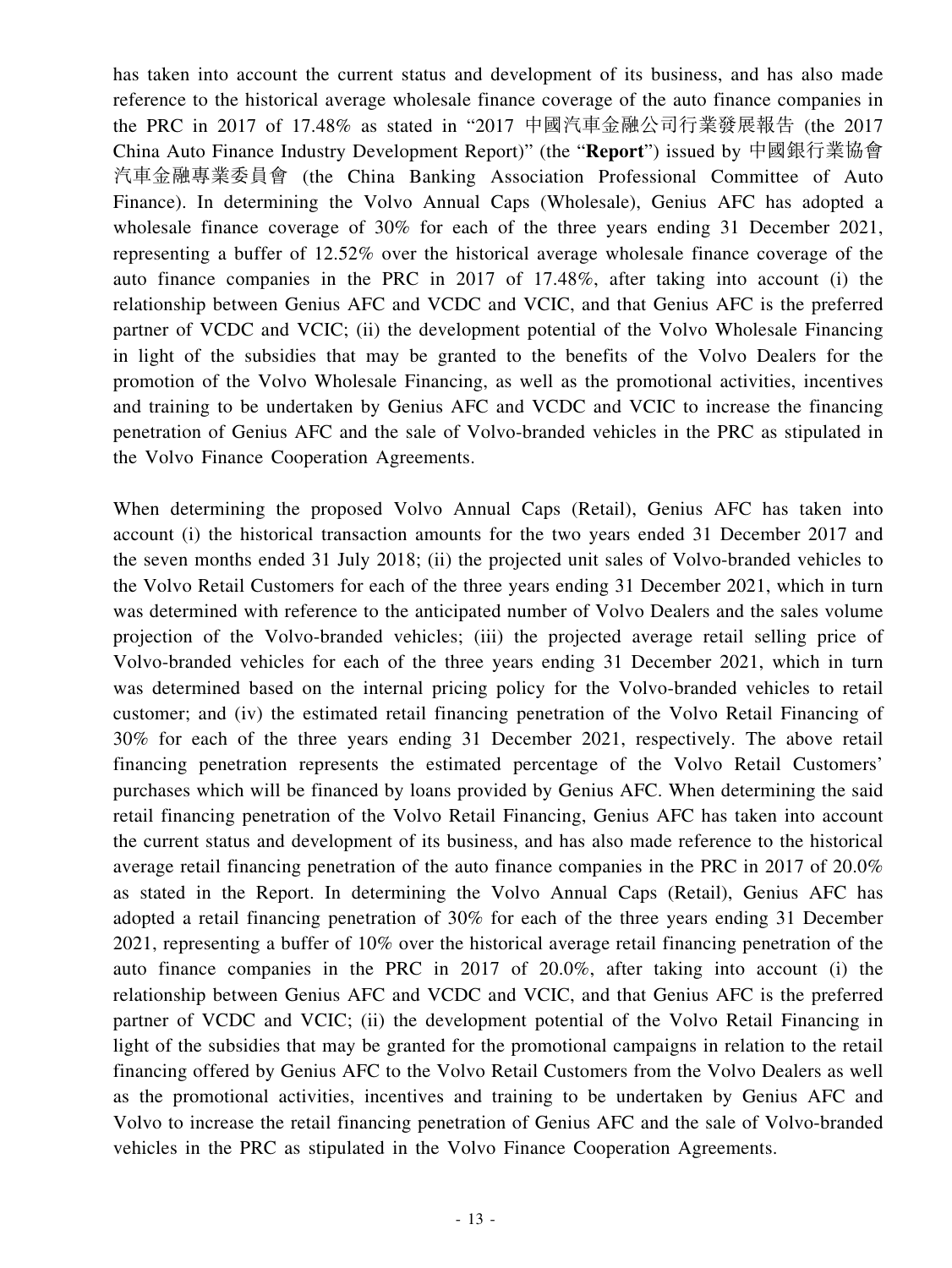The Directors (excluding the independent non-executive Directors whose views will be given after taking into account the advice from the Independent Financial Adviser) are of the view that the Volvo Annual Caps for the three years ending 31 December 2021 are fair and reasonable and are in the interests of the Company and the Shareholders as a whole.

#### **Conditions precedent to the renewal of Volvo Finance Cooperation Agreements**

The renewal of the Volvo Finance Cooperation Agreements will be subject to the approvals of the regulators of the Company (that is, the Stock Exchange and/or (where applicable) the Securities and Futures Commission of Hong Kong) and the Independent Shareholders.

The conditions precedent above are to ensure that the Volvo Finance Cooperation Agreements will only be renewed upon the reporting, announcement, annual review and Independent Shareholders' approval requirements under Chapter 14A of the Listing Rules having been complied with.

## **(B) CONTINUING CONNECTED TRANSACTIONS IN RELATION TO THE EV FINANCING ARRANGEMENTS**

Reference is made to the Company's announcement dated 5 October 2018 in relation to the entering into of the Electric Vehicle Agreement among the Company, Geely Holding and GGL, pursuant to which the Group conditionally agreed to sell complete build-up unit of electric vehicles (being complete electric vehicles after final assembly) to the Geely Holding Group and the GGL Group. As disclosed in the said announcement, the Group has been selling electric vehicles manufactured by it through the Geely Holding Group in certain regions of the PRC as only certain subsidiaries of the Geely Holding Group are eligible to the new energy vehicle subsidies granted by the PRC government in those regions which effectively lower the end customers' purchase price of the Group's electric vehicles and are therefore essential for facilitating the Group's sale of electric vehicles in those regions.

On 5 October 2018 (after trading hours), Genius AFC and Geely Holding entered into the EV Finance Cooperation Agreement pursuant to which Genius AFC will provide vehicle financing services to the EV Dealers and the EV Retail Customers for their purchase of Geely EVs to be sold to the Geely Holding Group by the Group pursuant to the Electric Vehicle Agreement. Details of the EV Finance Cooperation Agreement is set out below:

#### **Date**

5 October 2018 (after trading hours)

### **Parties**

Genius AFC and Geely Holding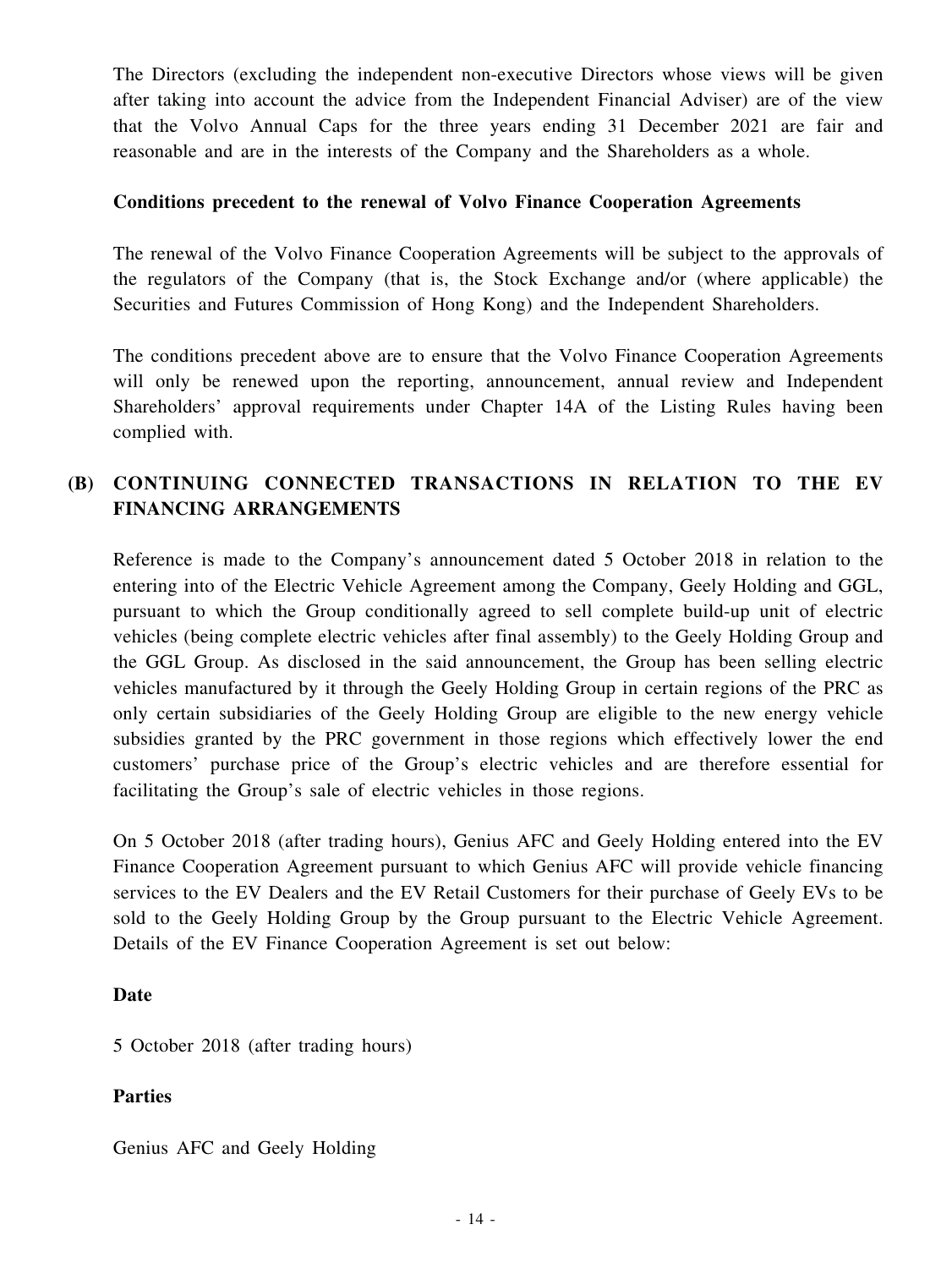Please refer to the paragraph headed "(A) Continuing connected transactions in relation to the Volvo Financing Arrangements – Parties" for details of Genius AFC and Geely Holding.

### **Subject matter**

The EV Finance Cooperation Agreement sets out the terms under which Genius AFC will provide vehicle financing services to the EV Dealers and the EV Retail Customers, including (i) the provision of wholesale financing to the EV Dealers to assist them to buy Geely EVs and eventually selling such Geely EVs to the EV Retail Customers; and (ii) the provision of retail financing to the EV Retail Customers to assist them to buy Geely EVs from the EV Dealers.

### **Term**

The EV Finance Cooperation Agreement will have an initial term of three years and will then continue unless and until terminated by either party by giving at least six months prior written notice. Such continuation/renewal will be subject to the approval of (i) the regulators of the Company (that is, the Stock Exchange and/or the Securities and Futures Commission of Hong Kong, where applicable); and (ii) the Independent Shareholders.

### **Termination**

Geely Holding may terminate the EV Finance Cooperation Agreement with immediate effect if (i) Genius AFC becomes insolvent; or (ii) Genius AFC materially breaches, or materially fails to comply with, the EV Finance Cooperation Agreement and such failure is not capable of remedy or is capable of remedy but is not remedied within 30 days of Geely Holding giving Genius AFC written notice of such breach subject to the remediation clause under the EV Finance Cooperation Agreement.

Genius AFC may terminate the EV Finance Cooperation Agreement with immediate effect if (i) Geely Holding becomes insolvent; or (ii) Geely Holding materially breaches, or materially fails to comply with, the EV Finance Cooperation Agreement or any other agreement entered into or in connection with the EV Finance Cooperation Agreement and such failure is not capable of remedy or is capable of remedy but is not remedied within 30 days of Genius AFC giving Geely Holding written notice of such breach subject to the remediation clause under the EV Finance Cooperation Agreement.

## **Principal terms regarding the mode of cooperation between Genius AFC and Geely Holding**

### *(i) Cooperation*

Geely Holding will (a) use its reasonable endeavours to procure the EV Dealers to use Genius AFC for the EV Wholesale Financing and EV Retail Financing; (b) for a EV Dealer who is covered by the EV Wholesale Financing, use its reasonable endeavours to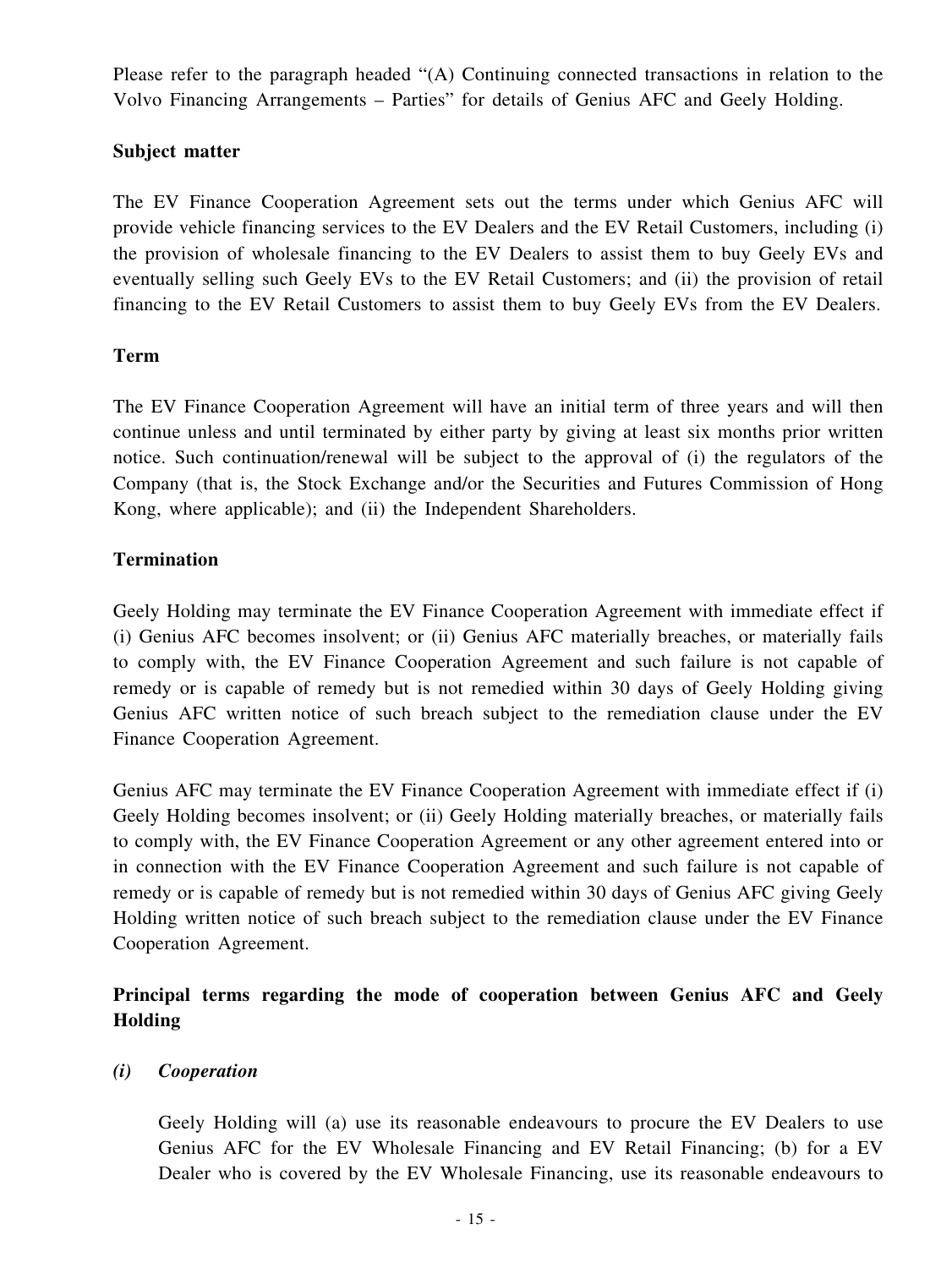grant subsidies to the benefit of such EV Dealer in order to promote the EV Wholesale Financing to such EV Dealer; and (c) for a EV Dealer who is covered by the EV Retail Financing, use its reasonable endeavours to grant subsidies for the promotional campaigns in relation to the EV Retail Financing offered by Genius AFC to the EV Retail Customers from such EV Dealer, provided that the final choice of financial partner will always be made by the EV Dealers or the EV Retail Customers.

Genius AFC will not be the exclusive provider of vehicle loans and other services particularly described in the EV Finance Cooperation Agreement to the EV Dealers or the EV Retail Customers, and other providers are and will also be appointed by Geely Holding to provide similar services. Notwithstanding the foregoing, should another independent vehicle financing company offer vehicle financing services under the same conditions, Genius AFC will be the preferred partner of Geely Holding for the provision of vehicle financing services.

The mode of cooperation between Genius AFC and Geely Holding for the EV Wholesale Financing and EV Retail Financing are summarised as below:

#### *(1) EV Wholesale Financing*

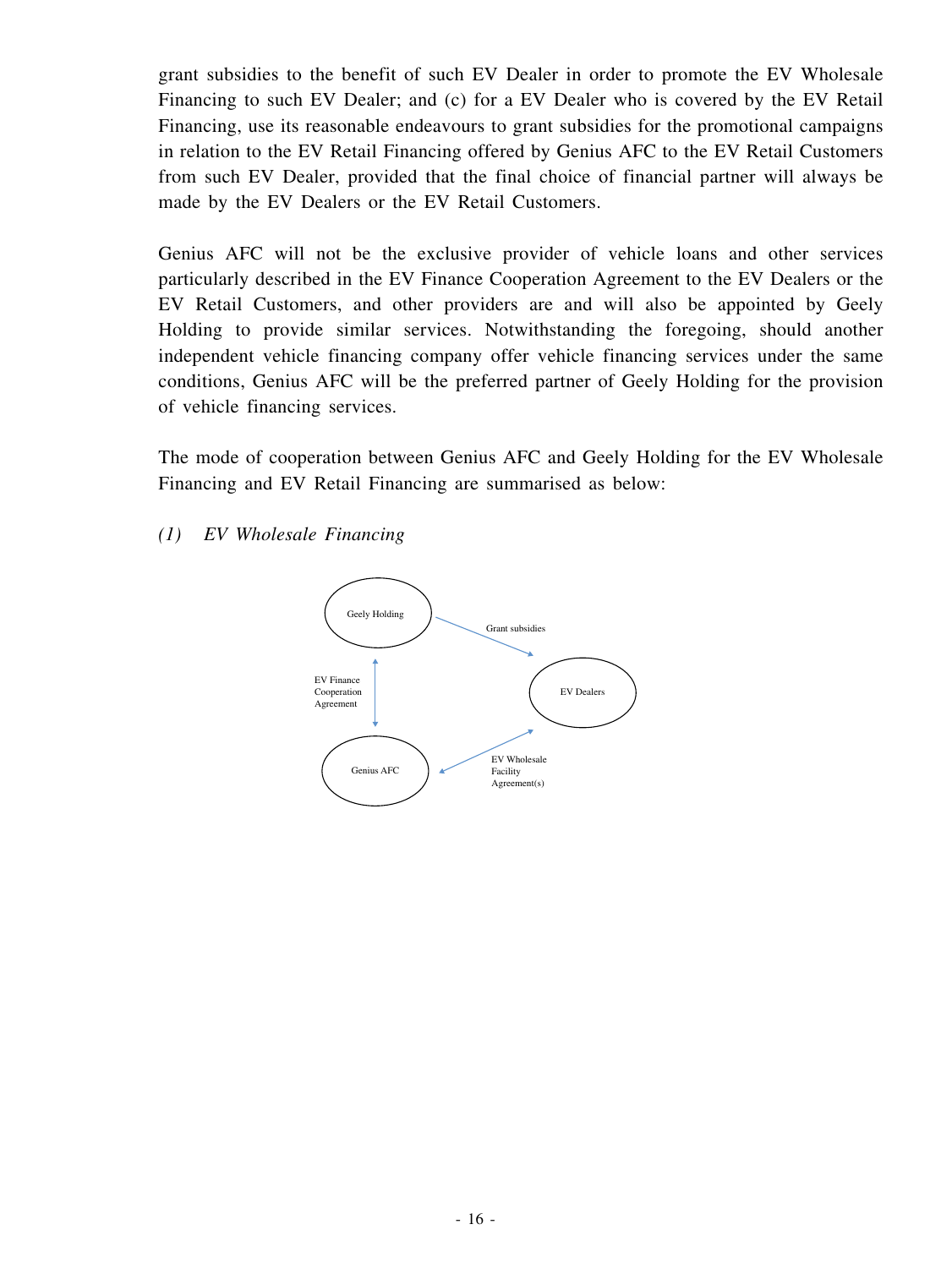

Pursuant to the EV Finance Cooperation Agreement, the parties have agreed to work together to undertake promotional activities, incentives and training to increase the financing penetration of Genius AFC and the sale of Geely EVs in the PRC.

## *(ii) Pricing policy*

Genius AFC will enter into the EV Wholesale Facility Agreements with the EV Dealers for the provision of the EV Wholesale Financing and the EV Retail Loan Agreements with the EV Retail Customers for the provision of the EV Retail Financing. Genius AFC will ensure that the terms of the EV Wholesale Facility Agreements and the EV Retail Loan Agreements are competitive at all times during the term of the EV Finance Cooperation Agreement, and such terms will be in line with general auto finance market practice. Notwithstanding the foregoing, Genius AFC will remain the sole decision maker for the final pricing to be applied to the EV Dealers and the EV Retail Customers.

The EV Finance Cooperation Agreement provides guidance with respect to the interest rates charged by Genius AFC for the provision of the EV Wholesale Financing to the EV Dealers and the EV Retail Financing to the EV Retail Customers. The interest rates, at the time of each setting, for the loans provided by Genius AFC to the EV Dealers and the EV Retail Customers will be higher than the base lending rates published by the PBOC for similar types of loans under similar terms and conditions, provided that all relevant laws and regulations are complied with.

In practice, given that Genius AFC will not be the exclusive provider of financing services to the EV Dealers and the EV Retail Customers, which are independent third parties to Genius AFC, the sales and marketing department of Genius AFC will communicate with the EV Dealers on an ongoing basis to keep abreast of the market and to ensure that the terms of the EV Wholesale Financing and the EV Retail Financing offered by Genius AFC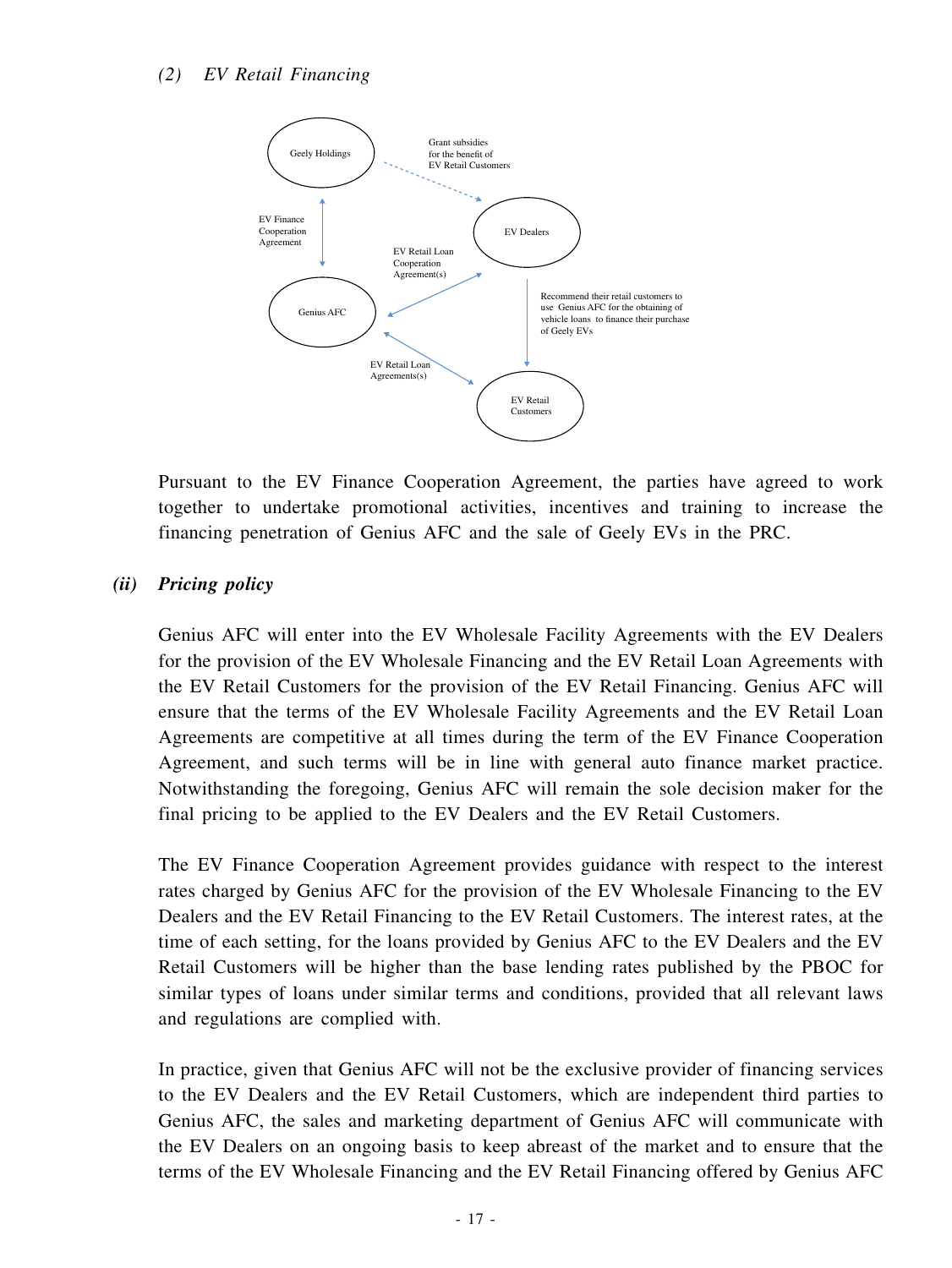are competitive at all times in light of the fierce competition in the PRC auto finance market. Please refer to the paragraph headed "Relevant internal control measures – Internal control within Genius AFC" in this announcement for the internal control procedures for determining the pricing of the services provided by Genius AFC.

### *(iii) Lending risk*

Genius AFC was primarily regulated by the China Banking Regulatory Commission, whose authority has now been transferred to the newly formed China Banking and Insurance Regulatory Commission. In addition, the People's Bank of China, and the Ministry of Finance of the PRC also have regulatory oversight of the auto finance industry. The China Banking Regulatory Commission and the People's Bank of China enacted the Measures for the Administration of Automotive Loans and the Measures for the Administration of Automobile Finance Companies, respectively to standardize the management of automotive loan business.

All lending risk assessments and decisions will be the sole responsibility of Genius AFC, and such decisions will conform to applicable regulatory requirements. The extension of financing in any form to any EV Dealer or any EV Retail Customer is subject to satisfactory credit risk assessment in accordance with the Genius AFC's credit risk management procedures and all other internal risk and management policies as from time to time determined by Genius AFC at its sole discretion.

For the EV Wholesale Financing and the EV Retail Financing, Genius AFC will adopt similar credit risk assessment and loan approval procedures as those for the Volvo Wholesale Financing and the Volvo Retail Financing. Please refer to the paragraph headed "(A) Continuing connected transactions in relation to the Volvo Financing Arrangements – Principal terms regarding the mode of cooperation between (i) Genius AFC; and (ii) VCDC and VCIC  $-$  (iii) Lending risk" for further details.

### *(iv) Loan term and credit limit*

The maximum loan term for each EV Dealer will be 360 days. The maximum loan term for each EV Retail Customer will be 60 months.

#### *(v) Subsidies*

Genius AFC will provide financing to all the EV Dealers according to the sales objectives and regional coverage agreed with Geely Holding. Geely Holding may from time to time offer EV Dealers support with their vehicle financing and stocking costs and may choose to pay the interest accruing under the relevant EV Wholesale Facility Agreements on the EV Dealers' behalf for an agreed period of time. In practice, Geely Holding will provide subsidies to (i) the EV Dealers who enter into the EV Wholesale Facility Agreements with Genius AFC for the EV Wholesale Financing; and (ii) the EV Dealers who enter into the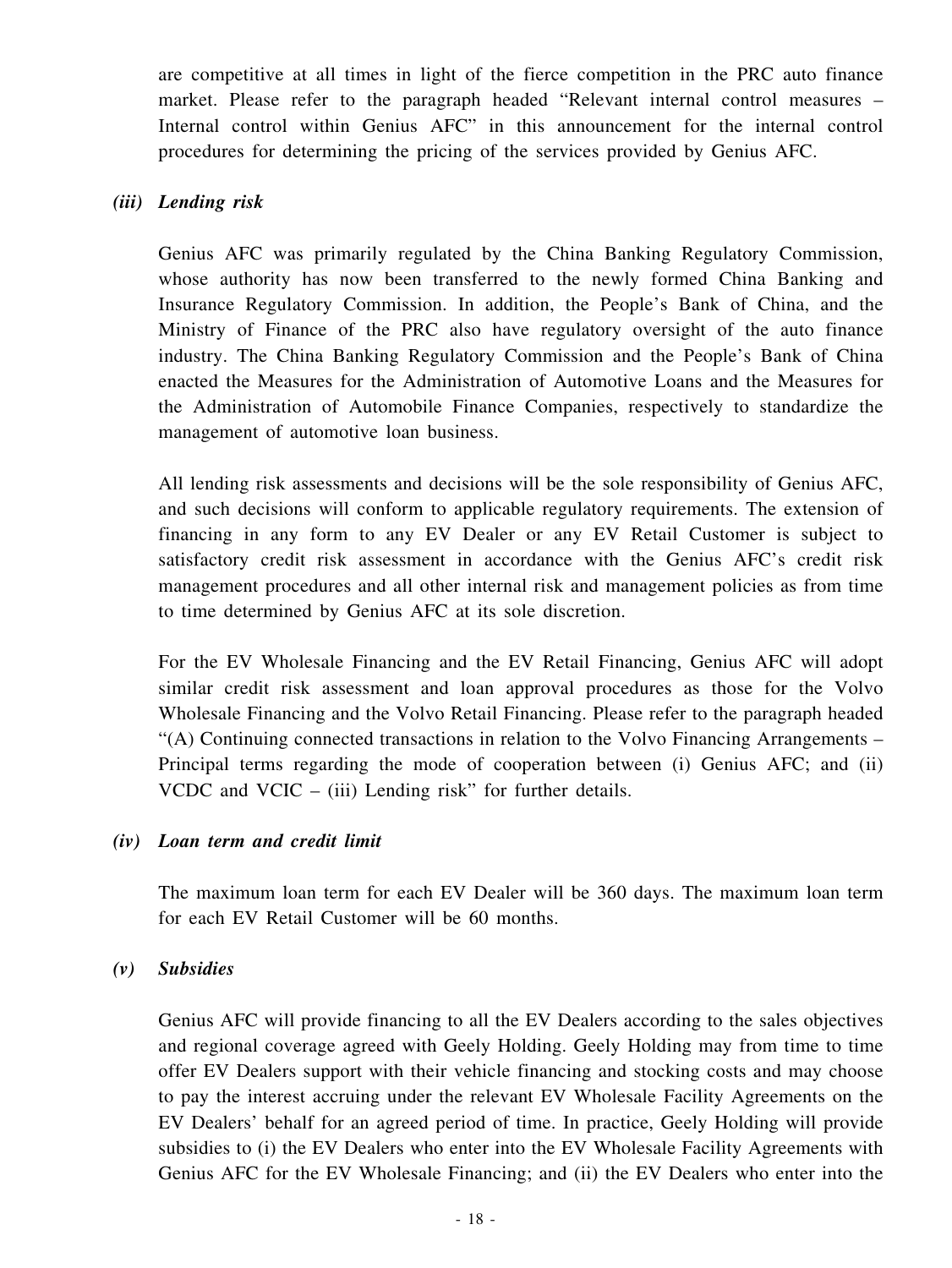EV Retail Loan Cooperation Agreements with Genius AFC for the benefits of the retail borrowers in the EV Retail Financing, subject to the final assessment of the market situation (such as sales performance of the Geely EVs) by Geely Holding. The terms and period of such subsidies will be determined by Geely Holding in its quarterly sales incentive policies.

### *(vi) Security*

Under the EV Wholesale Facility Agreement and the EV Retail Loan Agreement, acceptable securities may include security deposits, security over the EV Dealers' and the EV Retail Customers' vehicles and/or different types of guarantees.

## **Principal terms to be applied to the EV Wholesale Facility Agreements and the EV Retail Loan Agreements**

### *(i) EV Wholesale Facility Agreements*

After commencement of the EV Wholesale Financing, Genius AFC will enter into the EV Wholesale Facility Agreements with the EV Dealers, pursuant to which Genius AFC will provide vehicle financing to such EV Dealers to facilitate their purchase of Geely EVs. The terms of the EV Wholesale Facility Agreements (including, among other things, pricing, loan term, credit limits, subsidies etc.) are expected to be consistent with the terms of the EV Finance Cooperation Agreement as disclosed above.

#### *(ii) EV Retail Loan Agreements*

Genius AFC will enter into the EV Retail Loan Cooperation Agreements with the EV Dealers, pursuant to which the EV Dealers will recommend their retail customers (that is, the EV Retail Customers) to use Genius AFC for obtaining vehicle loans to finance their purchase of Geely EVs.

After the commencement of the EV Retail Financing, Genius AFC will further enter into the EV Retail Loan Agreements with the EV Retail Customers, pursuant to which Genius AFC will provide vehicle financing to such EV Retail Customers to facilitate their purchase of Geely EVs. The terms of the EV Retail Loan Agreements (including, among other things, pricing, loan term, credit limits etc.) are expected to be consistent with the terms of the EV Finance Cooperation Agreement as disclosed above.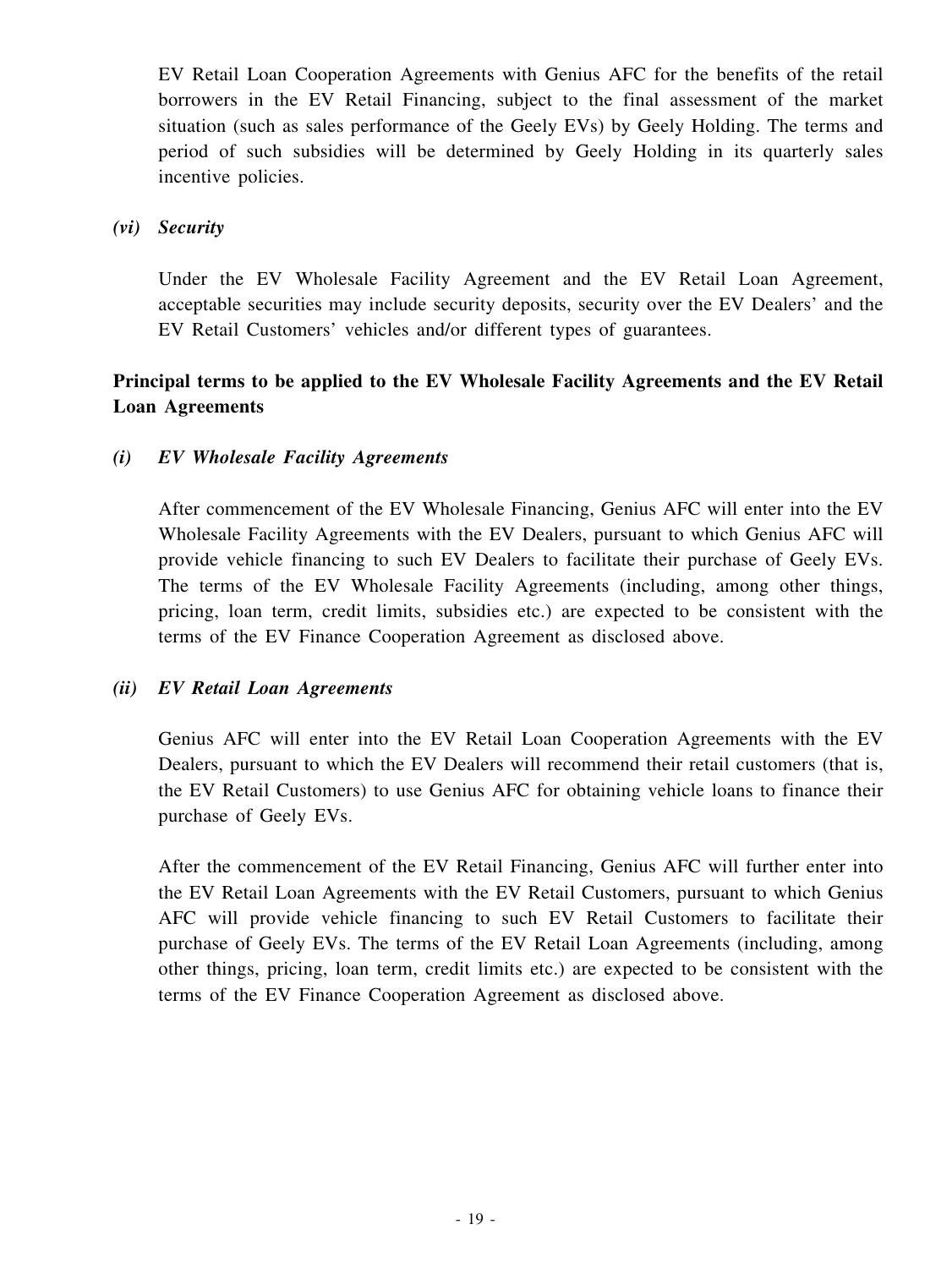#### **EV Annual Caps**

#### *EV Annual Caps (Wholesale)*

There are no historical transaction amounts for the EV Wholesale Financing as it is expected to commence in the first quarter of 2019. The table below sets out the proposed EV Annual Caps (Wholesale) for each of the three years ending 31 December 2021.

|                                     | Proposed annual caps for the year ending |             |             |
|-------------------------------------|------------------------------------------|-------------|-------------|
|                                     | 31 December                              |             |             |
|                                     | 2019<br><b>2020</b>                      |             | 2021        |
|                                     | RMB million                              | RMB million | RMB million |
| Maximum new financing amounts to be |                                          |             |             |
| provided by Genius AFC to the EV    |                                          |             |             |
| Dealers under the EV Wholesale      |                                          |             |             |
| Financing                           | 3,276                                    | 5,406       | 3,626       |

#### *EV Annual Caps (Retail)*

There are no historical transaction amounts for the EV Retail Financing as it is expected to commence in the first quarter of 2019. The table below sets out the proposed EV Annual Caps (Retail) for each of the three years ending 31 December 2021.

|                                      | Proposed annual caps for the year ending |             |             |
|--------------------------------------|------------------------------------------|-------------|-------------|
|                                      | 31 December                              |             |             |
|                                      | 2019                                     | <b>2020</b> | 2021        |
|                                      | RMB million                              | RMB million | RMB million |
| Maximum new financing amounts to be. |                                          |             |             |
| provided by Genius AFC to the EV     |                                          |             |             |
| Retail Customers under the EV Retail |                                          |             |             |
| Financing                            | 2,511                                    | 4,834       | 3,705       |
|                                      |                                          |             |             |

#### *Basis of determination of the EV Annual Caps*

When determining the proposed EV Annual Caps (Wholesale), Genius AFC has taken into account (i) the historical sales volume and average selling price of Geely EVs to the EV Dealers; (ii) the projected unit sales of Geely EVs to the EV Dealers for each of the three years ending 31 December 2021, which in turn was determined with reference to the anticipated number of EV Dealers; (iii) the projected average selling price of Geely EVs to the EV Dealers for each of the years ending 31 December 2021, which in turn was determined based on the internal pricing policy of Geely EVs to retail customers, taking into consideration the proposed marketing incentives to be provided to the EV Dealers; and (iv) the estimated wholesale finance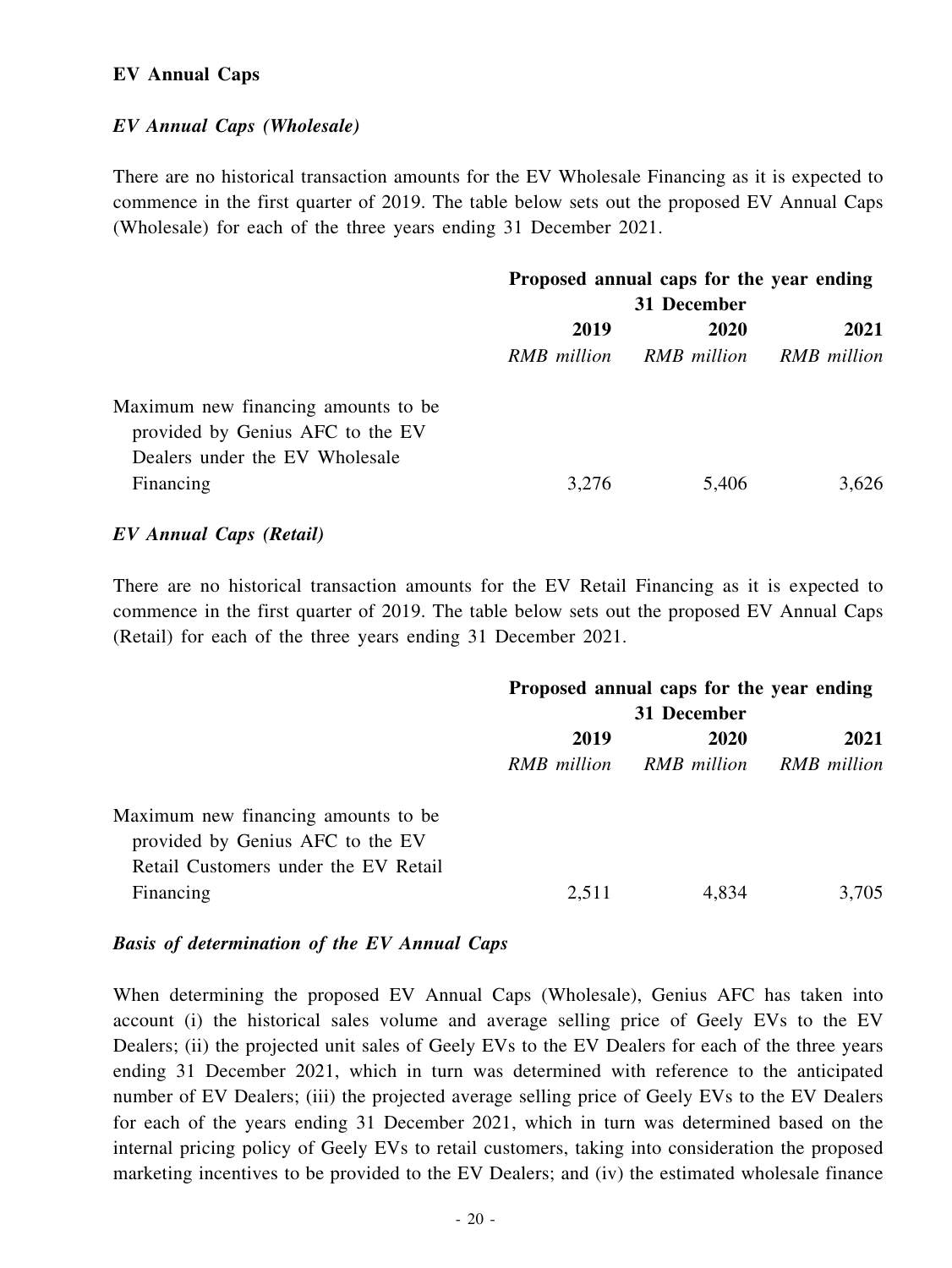coverage of the EV Wholesale Financing of 30% for each of the three years ending 31 December 2021. The above wholesale finance coverage represents the estimated percentage of the EV Dealers' purchases which will be financed by loans provided by Genius AFC. When estimating the said wholesale finance coverage, Genius AFC has taken into account the current status and development of its business, and has also made reference to the historical average wholesale finance coverage of the auto finance companies in the PRC in 2017 of 17.48% as stated in the Report. In determining the EV Annual Caps (Wholesale), Genius AFC has adopted a wholesale finance coverage of 30% for each of the years ending 31 December 2021, representing a buffer of 12.52% over the historical average wholesale finance coverage of the auto finance companies in the PRC in 2017 of 17.48%, after taking into account (i) the relationship between Genius AFC and Geely Holding and that Genius AFC is the preferred partner of Geely Holding; (ii) the development potential of the EV Wholesale Financing in light of the subsidies that may be granted to the benefits of the EV Dealers for the promotion of the EV Wholesale Financing, as well as the promotional activities, incentives and training to be undertaken by Genius AFC and Geely Holding to increase the financing penetration of Genius AFC and the sale of Geely EVs in the PRC as stipulated in the EV Finance Cooperation Agreement.

When determining the proposed EV Annual Caps (Retail), Genius AFC has taken into account (i) the historical sales volume and average selling price of Geely EVs to the EV Retail Customers; (ii) the projected number of unit sales of Geely EVs to the EV Retail Customers for each of the three years ending 31 December 2021, which in turn was determined with reference to the anticipated number of the EV Dealers, and the sales volume projection of the EV Dealers; (iii) the projected average retail selling price of Geely EVs for each of the three years ending 31 December 2021, which in turn was determined based on the internal pricing policy for the Geely EVs to retail customer; and (iv) the estimated retail financing penetration of the EV Retail Financing of 30%, 35% and 40% for each of the three years ending 31 December 2021, respectively. The above retail financing penetration represents the estimated percentage of the EV Retail Customers' purchases which will be financed by loans provided by Genius AFC. When determining the said retail financing penetration of the EV Retail Financing, Genius AFC has taken into account the current status and development of its business, and has also made reference to the historical average retail financing penetration of the auto finance companies in the PRC in 2017 of 20.0% as stated in the Report. In determining the EV Annual Caps (Retail), Genius AFC has adopted a retail financing penetration of 30%, 35% and 40% for each of the three years ending 31 December 2021, representing a buffer of 10%, 15% and 20%, respectively, over the historical average retail financing penetration of the auto finance companies in the PRC in 2017 of 20%, after taking into account (i) the relationship between Genius AFC and Geely Holding, and that Genius AFC is the preferred partner of Geely Holding; (ii) the development potential of the EV Retail Financing in light of the subsidies that may be granted for the promotional campaigns in relation to the retail financing offered by Genius AFC to the EV Retail Customers from the EV Dealers as well as the promotional activities, incentives and training to be undertaken by Genius AFC and EV to increase the retail financing penetration of Genius AFC and the sale of Geely EVs in the PRC as stipulated in the EV Finance Cooperation Agreement.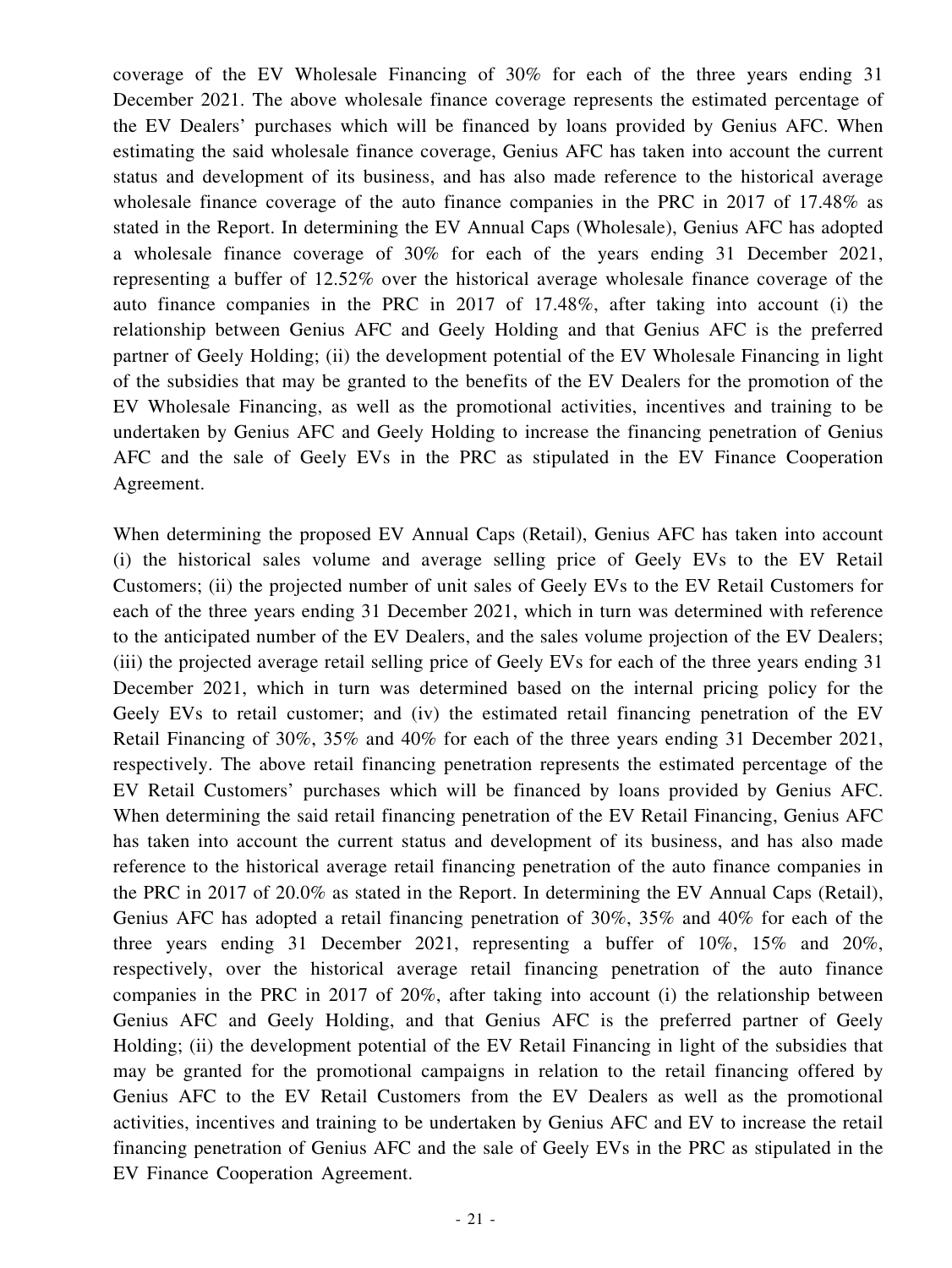The Directors (excluding the independent non-executive Directors whose views will be given after taking into account the advice from the Independent Financial Adviser) are of the view that the EV Annual Caps for the three years ending 31 December 2021 are fair and reasonable and are in the interests of the Company and the Shareholders as a whole.

#### **Conditions precedent to the EV Finance Cooperation Agreement**

The EV Finance Cooperation Agreement will be subject to the approvals of the regulators of the Company (that is, the Stock Exchange and/or (where applicable) the Securities and Futures Commission of Hong Kong) and the Independent Shareholders.

The conditions precedent above are to ensure that the EV Finance Cooperation Agreement will only come into effect upon the reporting, announcement, annual review and Independent Shareholders' approval requirements under Chapter 14A of the Listing Rules having been complied with.

#### **RELEVANT INTERNAL CONTROL MEASURES**

#### **Internal control within Genius AFC**

All loan and product pricing proposals (including any subsequent modifications thereof) are prepared by Genius AFC's sales and marketing department. In order to ensure that the pricing policies as stipulated in the Volvo Finance Cooperation Agreements and the EV Finance Cooperation Agreement are adhered to, the finance department of Genius AFC will monitor the fluctuations of interest rates in the market on at least a monthly basis (or more frequently if it is determined necessary), which include, among others, the PBOC base lending rates, so as to ensure that the interest rates offered by Genius AFC will be higher than the PBOC base lending rates for similar types of loans under similar terms and conditions. In addition, Genius AFC's sales and marketing department will communicate with the Dealers on an ongoing basis to ensure that the terms of the Wholesale Facility Agreements and the Retail Loan Agreements are in line with the general auto finance market practice. The finance department of Genius AFC will prepare reports on market interest rates and review these reports in a finance committee meeting at least monthly (or more frequently if it is determined necessary). These reports are distributed to sales and marketing department, finance department, operation department, risk department, legal and compliance department and information technology department of Genius AFC for review whenever necessary. All loan and product pricing proposals prepared by Genius AFC's sales and marketing department must be validated by Genius AFC's finance department (which is responsible for keeping abreast of market interest rates, including but not limited to the PBOC base lending rates, Shanghai interbank offered rates, and interest rates of bank note, assetbacked securities, financial bond and other financial instruments, and ensuring product pricing proposals are in line with the overall financial planning and budget), operation department (which is responsible for ensuring operational feasibility by assessing whether the existing manpower, software system, standard and procedures and other internal resources are sufficient and comprehensive enough for the product pricing proposals, and considering whether training is required for Genius AFC's staff on any new product pricing proposals), risk department (which is responsible for assessing whether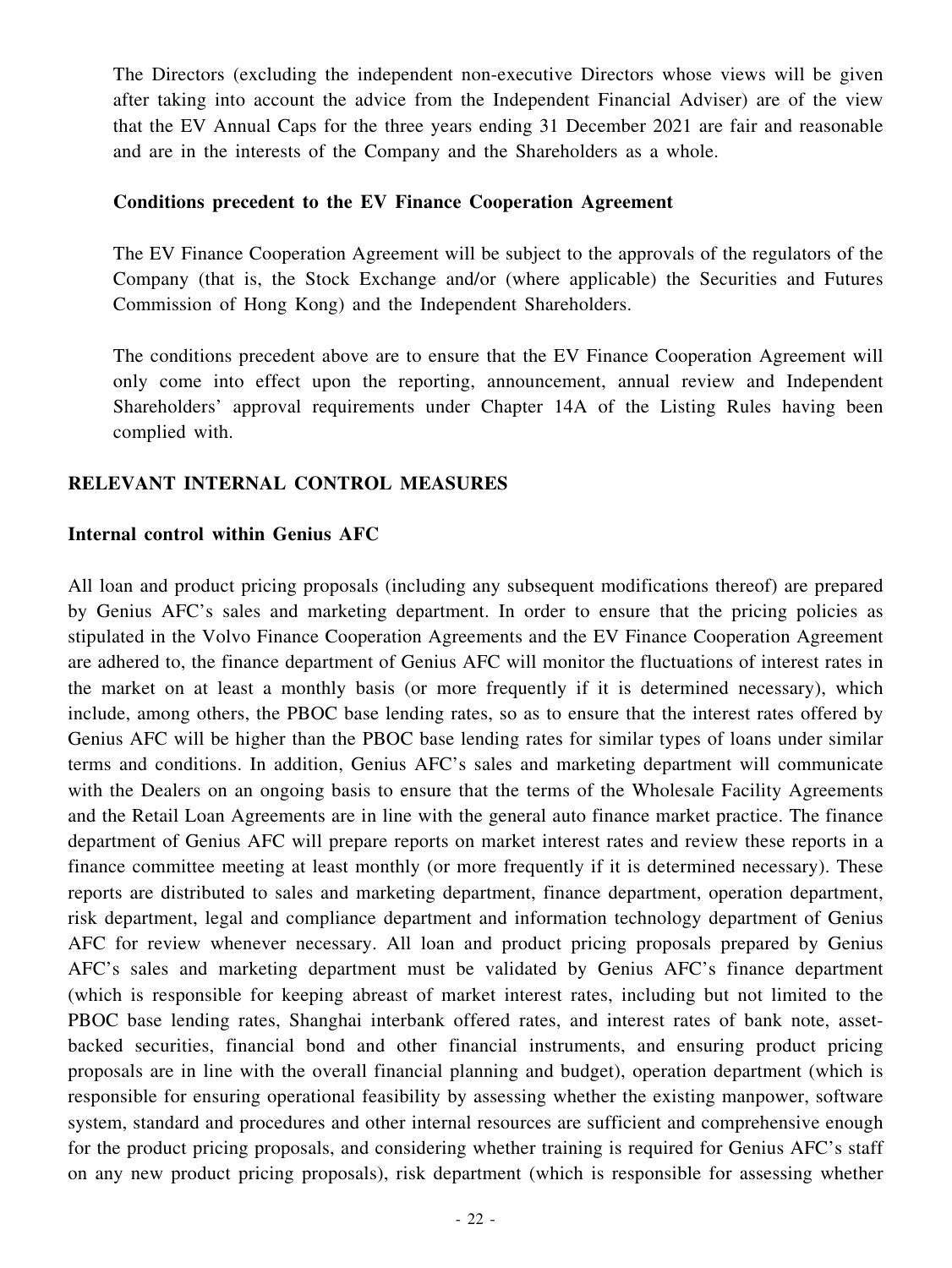the product pricing proposals are acceptable from risk perspective), legal and compliance department (which is responsible for ensuring the loan and product pricing proposals comply with applicable law and regulations), and information technology department (which is responsible for making the necessary changes or enhancement to the existing software systems in respect of the Wholesale Financing and the Retail Financing to support any new loan and product pricing proposals if the existing software system is insufficient to satisfy the operational requirements of the new loan and product pricing proposals). The loan and product pricing proposals will then be submitted to the sales and marketing committee for final approval. Such committee includes the general manager of Genius AFC, the chief financial officer of Genius AFC, the respective heads of risk, sales and marketing, operation, and finance departments.

Further, to ensure the actual new financing amounts will not exceed the Volvo Annual Caps and/or the EV Annual Caps, Genius AFC will prepare specific monthly reports to show the actual transaction volumes and amounts as compared to the Volvo Annual Caps and EV Annual Caps. Once the actual transaction amounts reached certain levels (being 70% of the Volvo Annual Caps or EV Annual Caps for the relevant year), it will trigger an alert to the management to either control the volume for the related business to ensure the Volvo Annual Caps and the EV Annual Caps under the Volvo Finance Cooperation Agreements and the EV Finance Cooperation Agreement would not be exceeded or to commence necessary procedures to revise the Volvo Annual Caps and/or the EV Annual Caps in accordance with the relevant requirements under Chapter 14A of the Listing Rules.

The above internal control procedures are to ensure the pricing policies as stipulated in the Volvo Finance Cooperation Agreements and the EV Finance Cooperation Agreement are strictly adhered to.

### **Internal control within the Group**

The internal audit department of the Group will also conduct assessment on the internal control measures for all continuing connected transactions of the Company at least annually (or more frequently if it is determined necessary) to ensure such internal control measures have been adhered to and are effective. The independent non-executive Directors will also conduct review on all continuing connected transactions every year and confirm that the transactions have been entered into in the ordinary and usual course of business of the Group; on normal commercial terms or better; and according to the agreements governing them on terms that are fair and reasonable and in the interests of the Company and the Shareholders as a whole. The Company also engages its independent auditor to report on all continuing connected transactions every year. The independent auditor reviews and confirms whether all continuing connected transactions have been approved by the Board; have been conducted in accordance with the pricing policies of the relevant agreement governing the transactions; and have not exceeded the relevant annual caps.

## **REASONS FOR AND BENEFITS OF THE VOLVO FINANCING ARRANGEMENTS AND THE EV FINANCING ARRANGEMENTS**

The Group is principally engaged in the manufacturing and trading of automobiles and automobile parts and related automobile components.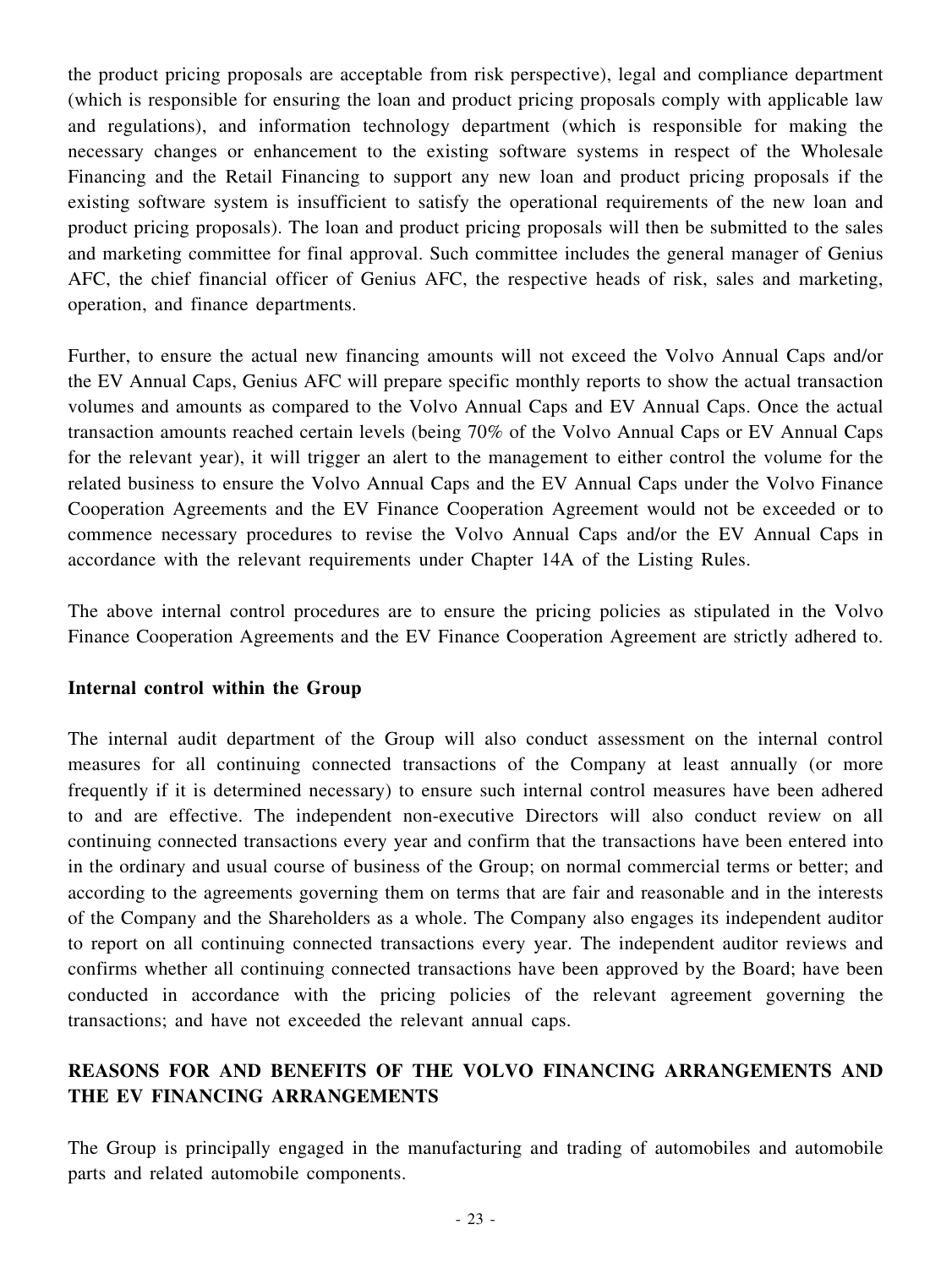Genius AFC is an auto finance company owned as to 80% by the Company and as to 20% by BNPP PF, and is principally engaged in providing auto finance to vehicle dealers and retail customers for the purchase of automobiles.

In line with the practice of major global automobile companies, most of the PRC automobile companies have established auto finance subsidiaries or associated companies to provide auto finance services to their customers. With the expertise of BNPP PF coupled with the experience of the Group in the automobile business in the PRC, it is expected that Genius AFC will enable the Company to enhance its services to its customers and strengthen its competitiveness in the market as well as to benefit from the fast-growing auto finance industry in the PRC. Also, the Volvo Financing Arrangements and the EV Financing Arrangements are expected to facilitate and expedite the establishment of Genius AFC's market recognition and market share in the auto finance industry in the PRC. The renewal of the Volvo Finance Cooperation Agreements and the entering into of the EV Finance Cooperation Agreement will therefore enable the Group, through Genius AFC, to gain market share in the PRC auto finance industry and to benefit from the fast-growing auto finance market in the PRC.

Furthermore, as disclosed in the Company's interim report for the six months ended 30 June 2018, the Group announced and started to implement its new energy vehicle strategy named "Blue Geely Initiatives" in November 2015, which is a 5-year campaign demonstrating the Group's dedication to transforming into the industry leader in new energy vehicle technologies. The initiative's target is to ensure that up to 90% of the Group's total sales volume would be in the form of new energy vehicles by 2020. As disclosed in the Company's announcement dated 5 October 2018 in relation to the entering into of the Electric Vehicle Agreement among the Company, Geely Holding and GGL, the Group has been selling electric vehicles manufactured by it through the Geely Holding Group in certain regions of the PRC as only certain subsidiaries of the Geely Holding Group are eligible to the new energy vehicle subsidies granted by the PRC government in those regions which effectively lower the end customers' purchase price of the Group's electric vehicles and are therefore essential for facilitating the Group's sale of electric vehicles in those regions. The EV Finance Cooperation Agreement entered into between Genius AFC and Geely Holding is for the provision of vehicle financing services by Genius AFC to the EV Dealers and the EV Retail Customers for their purchase of electric vehicles (that is, Geely EVs) to be sold to the Geely Holding Group by the Group pursuant to the Electric Vehicle Agreement. Therefore, the entering into of the EV Financing Arrangements will also benefit the Group by promoting the sale of Geely EVs in the PRC.

The Board (excluding the independent non-executive Directors who will form their views after considering the advice of the Independent Financial Adviser) is of the view that the terms of the Volvo Financing Arrangements (including the Volvo Annual Caps) and EV Financing Arrangements (including the EV Annual Caps) were negotiated on an arm's length basis and are on normal commercial terms, fair and reasonable and in the interests of the Company and the Shareholders as a whole.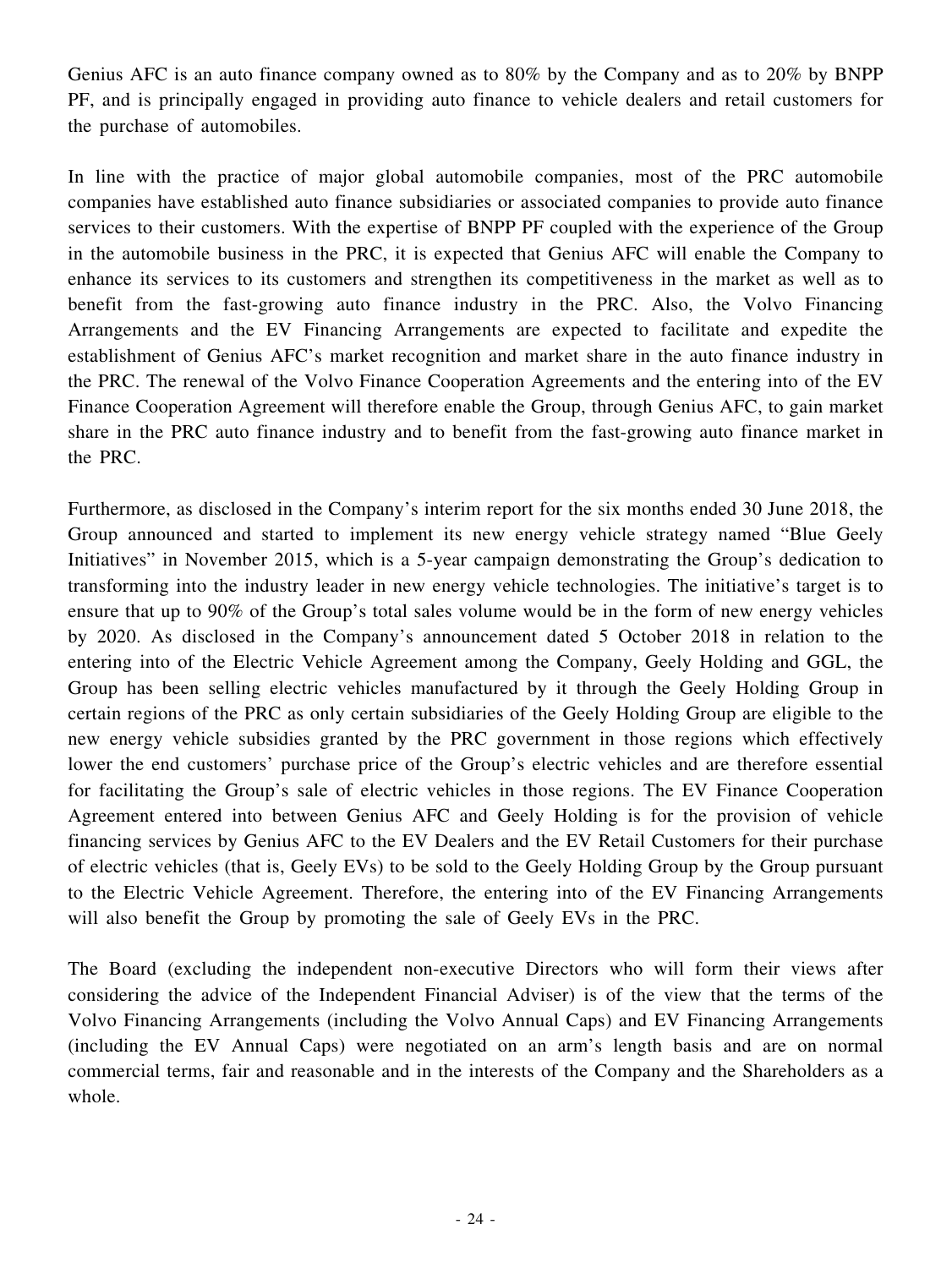## **IMPLICATIONS UNDER THE LISTING RULES**

As at the date of this announcement, Genius AFC is owned as to 80% by the Company and as to 20% by BNPP PF. As at the date of this announcement, (i) VCDC is wholly owned by Volvo, an indirect 99% owned subsidiary of Geely Holding; and (ii) VCIC is owned as to 50% by Volvo and 50% by Geely Holding which in turn is wholly owned by Mr. Li and his associate. Mr. Li is an executive Director and a substantial Shareholder holding approximately 44.41% of the total issued share capital of the Company. According, each of VCDC, VCIC and Geely Holding is an associate of Mr. Li and a connected person of the Company under the Listing Rules.

Although the Volvo Dealers and the Volvo Retail Customers, who are parties to the Volvo Wholesale Facility Agreements and the Volvo Retail Loan Agreements, respectively, are independent third parties to the Company and its connected persons, the Volvo Financing Arrangements are deemed to be connected transactions of the Company under Rule 14A.23 of the Listing Rules for the reason that the Volvo Dealers and the Volvo Retail Customers will use the loans provided by Genius AFC to purchase vehicles from VCDC and VCIC, who are connected persons of the Company under the Listing Rules.

Similarly, although the EV Dealers and the EV Retail Customers, who are parties to the EV Wholesale Facility Agreements and the EV Retail Loan Agreements, respectively, are independent third parties to the Company and its connected persons, the EV Financing Arrangements are deemed to be connected transactions of the Company under Rule 14A.23 of the Listing Rules for the reason that the EV Dealers and the EV Retail Customers will use the loans provided by Genius AFC to purchase electric vehicles from Geely Holding, who is a connected person of the Company under the Listing Rules.

As the applicable percentage ratios for the Volvo Annual Caps and the EV Annual Caps on an aggregated basis exceed 5% annually, the renewal of the Volvo Finance Cooperation Agreements and the entering into of the EV Finance Cooperation Agreement are subject to the reporting, announcement, annual review, and Independent Shareholders' approval requirements under Chapter 14A of the Listing Rules.

Mr. Li, Mr. Yang Jian, Mr. Li Dong Hui, Daniel and Mr. An Cong Hui, each an executive Director, are considered to be interested in the Volvo Finance Cooperation Agreements and the EV Finance Cooperation Agreement by virtue of their interests and/or directorship in Geely Holding. As a result, each of Mr. Li, Mr. Yang Jian, Mr. Li Dong Hui, Daniel and Mr. An Cong Hui has abstained from voting on the Board resolutions for approving (i) the renewal of the Volvo Finance Cooperation Agreements (including the Volvo Annual Caps), and (ii) the EV Finance Cooperation Agreement (including the EV Annual Caps).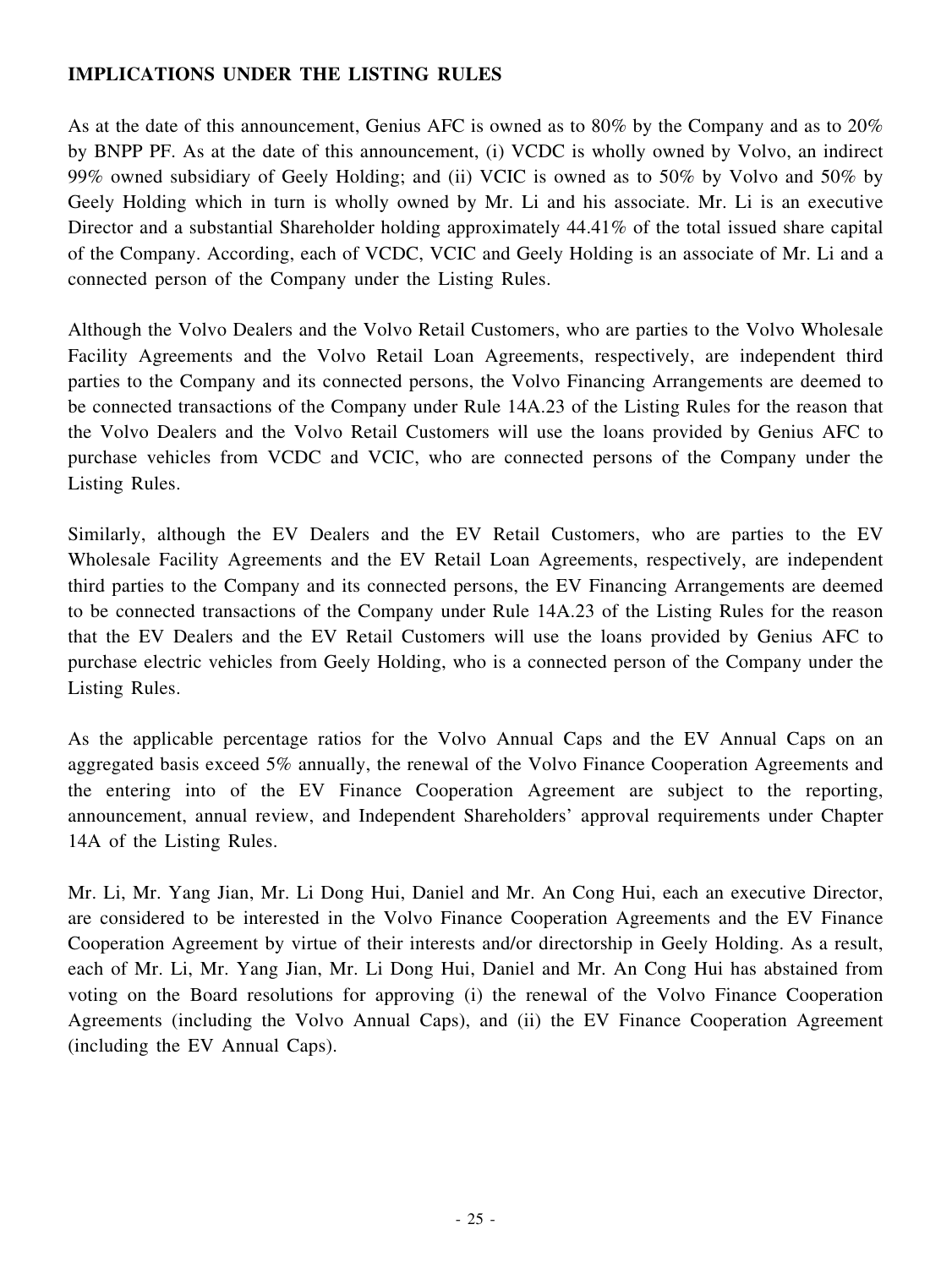## **EGM**

The EGM will be convened to consider and approve (i) the renewal of Volvo Finance Cooperation Agreements (including the Volvo Annual Caps), (ii) the EV Finance Cooperation Agreement (including the EV Annual Caps), for the three years ending 31 December 2021. Mr. Li and his associates together holding 3,987,588,000 Shares (representing approximately 44.41% of the total issued share capital of the Company), Mr. Yang Jian and his associates together holding 14,475,000 Shares (representing approximately 0.16% of the total issued share capital of the Company), Mr. Li Dong Hui, Daniel and his associates together holding 4,200,000 Shares (representing approximately 0.05% of the total issued share capital of the Company), and Mr. An Cong Hui and his associates together holding 16,280,000 Shares (representing approximately 0.18% of the total issued share capital of the Company) as at the date of this announcement, will all abstain from voting on the resolutions to be proposed at the EGM to approve (i) the renewal of Volvo Finance Cooperation Agreements (including Volvo Annual Caps), (ii) the EV Finance Cooperation Agreement (including EV Annual Caps) for the three years ending 31 December 2021.

### **GENERAL**

An Independent Board Committee has been formed to advise the Independent Shareholders with respect to the renewal of the Volvo Finance Cooperation Agreements (including the Volvo Annual Caps) and the EV Finance Cooperation Agreement (including the EV Annual Caps), and the Independent Financial Adviser has been appointed to advise the Independent Board Committee and the Independent Shareholders on whether the Volvo Finance Cooperation Agreements (including the Volvo Annual Caps) and the EV Finance Cooperation Agreement (including the EV Annual Caps) are fair and reasonable and in the interests of the Company and the Independent Shareholders.

A circular containing, among other things, (i) information about the Volvo Financing Arrangements and the EV Financing Arrangements; (ii) the recommendation of the Independent Board Committee on the Volvo Finance Cooperation Agreements (including the Volvo Annual Caps) and the EV Finance Cooperation Agreement (including the EV Annual Caps); (iii) the advice from the Independent Financial Adviser on the Volvo Finance Cooperation Agreements (including the Volvo Annual Caps) and the EV Finance Cooperation Agreement (including the EV Annual Caps); and (iv) other information as required under the Listing Rules together with the notice of the EGM, will be despatched to the Shareholders on or before 29 October 2018.

### **DEFINITIONS**

Unless the context otherwise requires, the following terms in this announcement shall have the meanings set out below: –

"associate(s)" has the meaning ascribed to it in the Listing Rules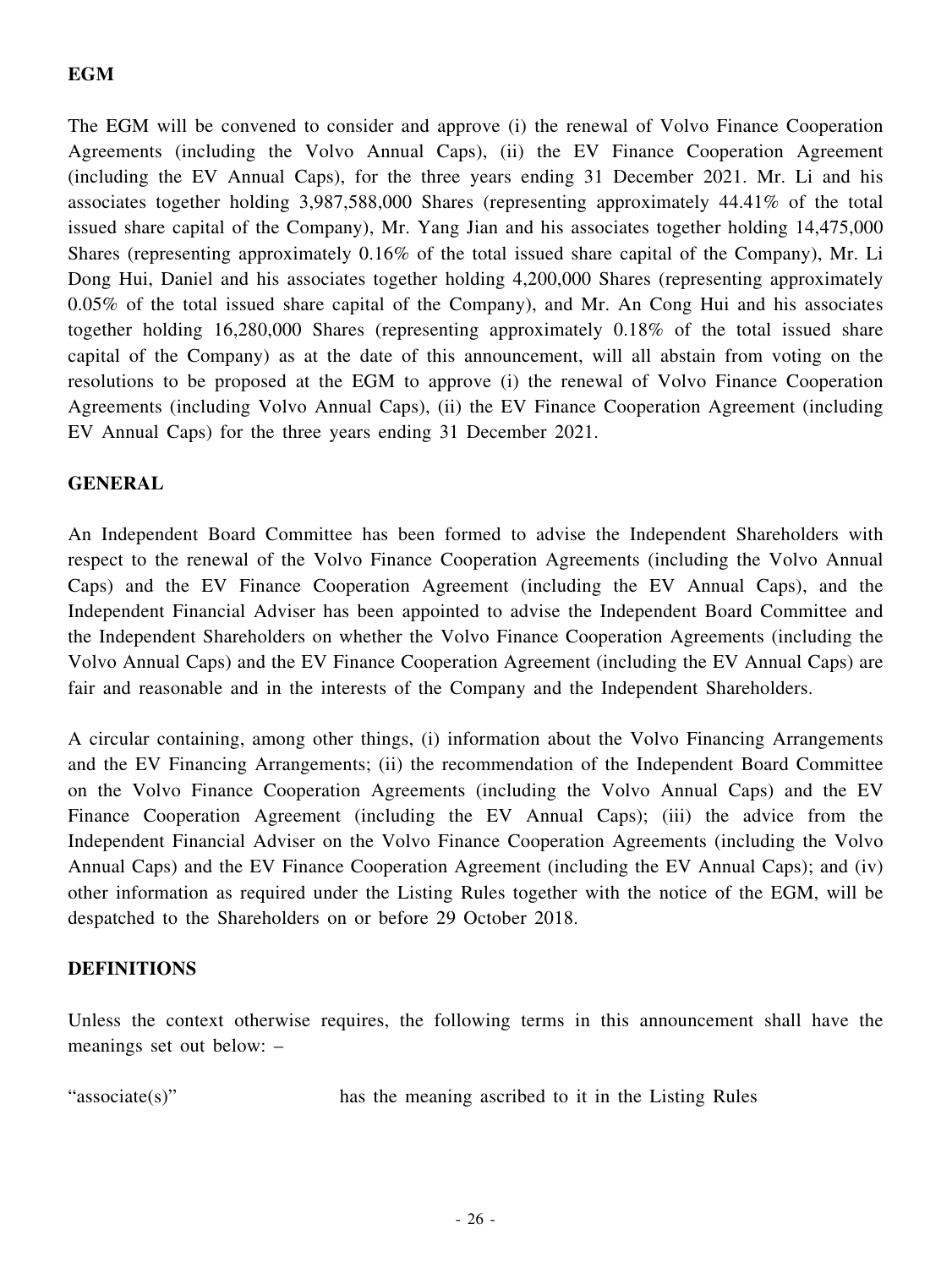| "BNPP PF"                                                | BNP Paribas Personal Finance, a subsidiary of the BNP Paribas<br>Group, which engages in consumer credit and mortgage lending<br>activities                                                                                                                                                                                                                                                                                                                                                            |
|----------------------------------------------------------|--------------------------------------------------------------------------------------------------------------------------------------------------------------------------------------------------------------------------------------------------------------------------------------------------------------------------------------------------------------------------------------------------------------------------------------------------------------------------------------------------------|
| "Board"                                                  | the board of Directors                                                                                                                                                                                                                                                                                                                                                                                                                                                                                 |
| "Company"                                                | Geely Automobile Holdings Limited, a company incorporated in<br>the Cayman Islands with limited liability whose shares are listed on<br>the main board of the Stock Exchange (stock code: 175)                                                                                                                                                                                                                                                                                                         |
| "connected person(s)"                                    | has the meaning ascribed thereto under the Listing Rules                                                                                                                                                                                                                                                                                                                                                                                                                                               |
| "Dakin Capital" or<br>"Independent Financial<br>Adviser" | Dakin Capital Limited, a licensed corporation to carry out Type 6<br>(advising on corporate finance) regulated activities under the SFO<br>and the independent financial adviser to advise the Independent<br>Board Committee and the Independent Shareholders in relation to<br>the terms of the Volvo Finance Cooperation Agreements (including<br>the Volvo Annual Caps) and the EV Finance Cooperation<br>Agreement (including the EV Annual Caps) and the transactions<br>contemplated thereunder |
| "Dealers"                                                | the Volvo Dealers and the EV Dealers, collectively                                                                                                                                                                                                                                                                                                                                                                                                                                                     |
| "Director(s)"                                            | the director(s) of the Company                                                                                                                                                                                                                                                                                                                                                                                                                                                                         |
| "EGM"                                                    | an extraordinary general meeting of the Company to be held to<br>consider and, if thought fit, approve the renewal of the Volvo<br>Finance Cooperation Agreements (including the Volvo Annual<br>Caps) and the EV Finance Cooperation Agreement (including the<br>EV Annual Caps)                                                                                                                                                                                                                      |
| "Electric Vehicle Agreement"                             | a master agreement entered into among the Company, Geely<br>Holding and GGL on 5 October 2018 pursuant to which the Group<br>conditionally agreed to sell complete build-up unit of electric<br>vehicles (being complete electric vehicles after final assembly) to<br>the Geely Holding Group and the GGL Group                                                                                                                                                                                       |
| "EV Annual Caps"                                         | being the EV Annual Caps (Wholesale) and the EV Annual Caps<br>(Retail)                                                                                                                                                                                                                                                                                                                                                                                                                                |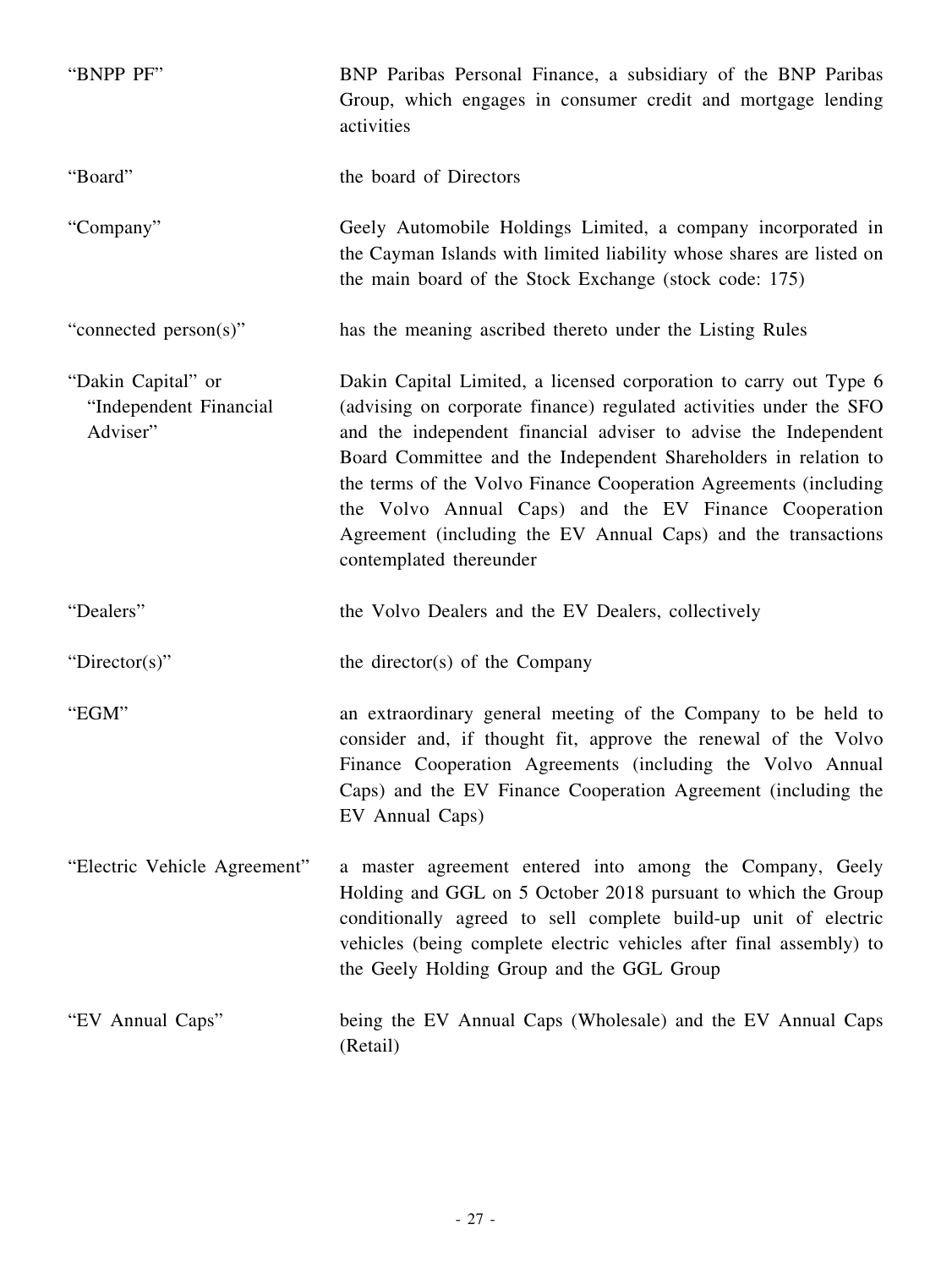| "EV Annual Caps (Retail)"              | the proposed annual caps (representing the annual new financing<br>amounts to be provided by Genius AFC to the EV Retail<br>Customers) in respect of the EV Retail Financing for each of the<br>three financial years ending 31 December 2021 as set out under the<br>paragraph headed "EV Annual Caps – EV Annual Caps (Retail)" in<br>this announcement                                                                                                                                                            |
|----------------------------------------|----------------------------------------------------------------------------------------------------------------------------------------------------------------------------------------------------------------------------------------------------------------------------------------------------------------------------------------------------------------------------------------------------------------------------------------------------------------------------------------------------------------------|
| "EV Annual Caps<br>(Wholesale)"        | the proposed annual caps (representing the annual new financing<br>amounts to be provided by Genius AFC to the EV Dealers) in<br>respect of the EV Wholesale Financing for each of the three<br>financial years ending 31 December 2021 as set out under the<br>paragraph headed "EV Annual Caps - EV Annual Caps<br>(Wholesale)" in this announcement                                                                                                                                                               |
| "EV Dealer(s)"                         | enterprises that are authorised under the terms of a franchise dealer<br>agreement with Geely Holding to sell Geely EVs purchased from<br>Geely Holding to other car dealers and/or the EV Retail Customers                                                                                                                                                                                                                                                                                                          |
| "EV Finance Cooperation"<br>Agreement" | the cooperation agreement entered into between Genius AFC and<br>Geely Holding which sets out, among other things, the terms on<br>which Genius AFC will provide vehicle financing services to the<br>EV Dealers and EV Retail Customers, including (i) wholesale<br>financing to the EV Dealers to assist them to buy Geely EVs and<br>eventually selling such Geely EVs to the EV Retail Customers; and<br>(ii) retail financing to the EV Retail Customers to assist them to<br>buy Geely EVs from the EV Dealers |
| "EV Financing Arrangements"            | the parcel of arrangements which includes (i) the cooperation<br>arrangements as stipulated in the EV Finance Cooperation<br>Agreement; (ii) the EV Wholesale Financing; and (iii) the EV<br><b>Retail Financing</b>                                                                                                                                                                                                                                                                                                 |
| "EV Retail Customer(s)"                | retail customers who purchase Geely EVs from the EV Dealers                                                                                                                                                                                                                                                                                                                                                                                                                                                          |
| "EV Retail Financing"                  | the provision by Genius AFC of vehicle loans and other financing<br>to the EV Retail Customers to assist them to buy Geely EVs from<br>the EV Dealers                                                                                                                                                                                                                                                                                                                                                                |
| "EV Retail Loan<br>$Agreement(s)$ "    | financing agreements to be entered into between Genius AFC and<br>the EV Retail Customers which set out the terms of the loans to be<br>provided by Genius AFC to the EV Retail Customers for their<br>purchase of Geely EVs                                                                                                                                                                                                                                                                                         |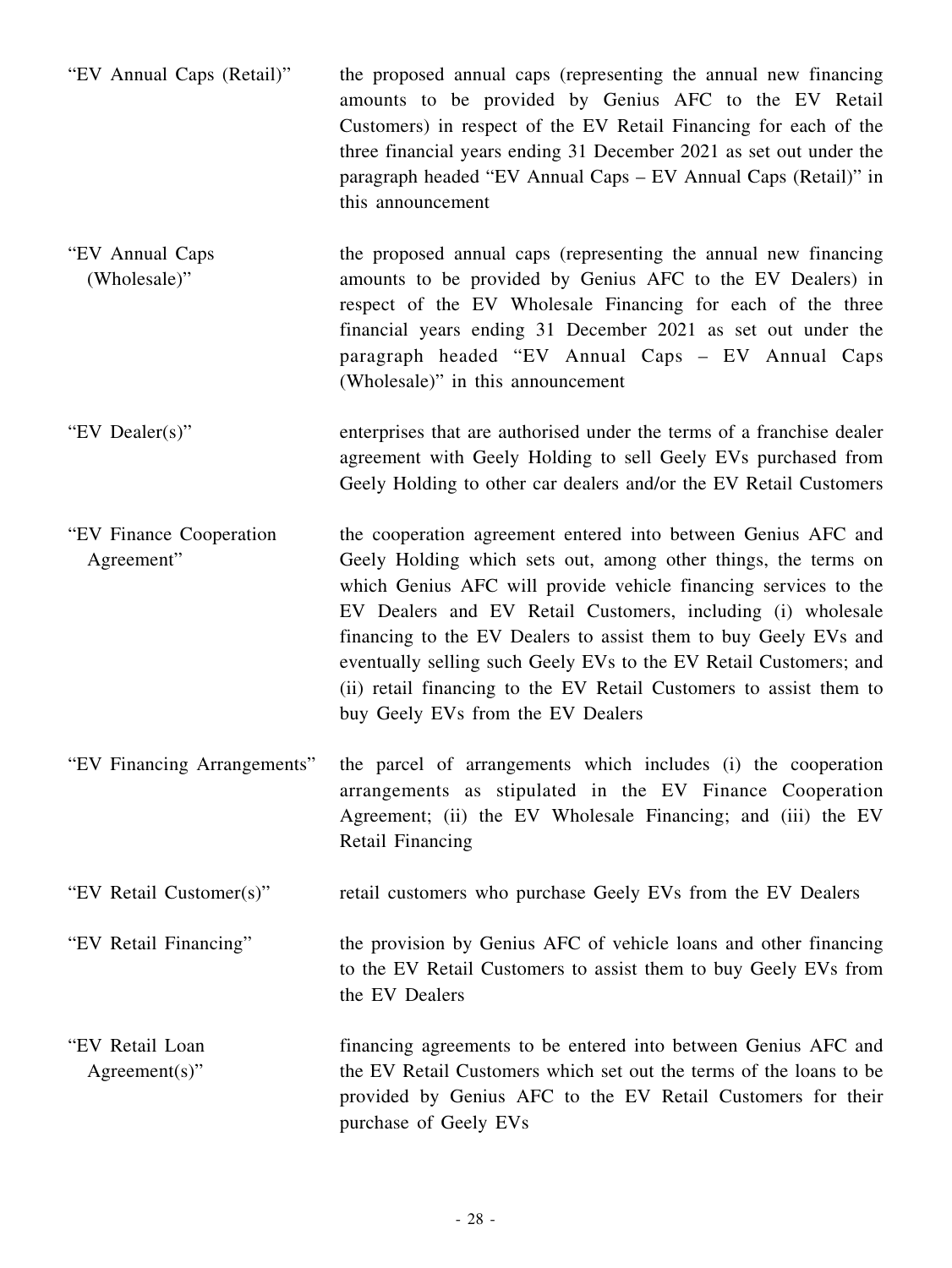| "EV Retail Loan Cooperation"<br>Agreement"  | cooperation agreements to be entered into between Genius AFC and<br>the EV Dealers which govern, among other things, the<br>arrangements between Genius AFC and the EV Dealers in<br>promoting the sales of the EV Dealers and the provision of<br>vehicle loans from Genius AFC to the EV Retail Customers                                               |
|---------------------------------------------|-----------------------------------------------------------------------------------------------------------------------------------------------------------------------------------------------------------------------------------------------------------------------------------------------------------------------------------------------------------|
| "EV Wholesale Facility"<br>$Agreement(s)$ " | financing agreements to be entered into between Genius AFC and<br>the EV Dealers which set out the terms of the loans to be provided<br>by Genius AFC to the EV Dealers for their purchase of Geely EVs                                                                                                                                                   |
| "EV Wholesale Financing"                    | the provision by Genius AFC of vehicle loans and other financing<br>to the EV Dealers to assist them to buy Geely EVs from Geely<br>Holding                                                                                                                                                                                                               |
| "Geely EVs"                                 | electric vehicles to be sold to the Geely Holding Group by the<br>Group pursuant to the Electric Vehicle Agreement                                                                                                                                                                                                                                        |
| "Geely Holding"                             | 浙江吉利控股集團有限公司 (Zhejiang Geely Holding Group<br>Company Limited*), a private limited liability company<br>incorporated in the PRC, and is ultimately wholly owned by Mr.<br>Li and his associate                                                                                                                                                            |
| "Geely Holding Group"                       | Geely Holding and its subsidiaries                                                                                                                                                                                                                                                                                                                        |
| "Genius AFC"                                | 吉致汽車金融有限公司 (Genius Auto Finance Co., Ltd.*), a<br>limited liability company incorporated in the PRC which is                                                                                                                                                                                                                                              |
|                                             | owned as to 80% by the Company and as to 20% by BNPP PF.<br>As certain key corporate matters of Genius AFC require a positive<br>vote from BNPP PF or unanimous resolution of all directors<br>(present in person or represented by proxy for the board meeting)<br>of Genius AFC, Genius AFC is treated as a jointly controlled entity<br>of the Company |
| "GGL"                                       | 吉利集團有限公司 (Geely Group Company Limited*), a private<br>limited liability company incorporated in the PRC, and is ultimately<br>wholly owned by Mr. Li and his associate                                                                                                                                                                                    |
| "GGL Group"                                 | GGL and its subsidiaries                                                                                                                                                                                                                                                                                                                                  |
| "Group"                                     | the Company and its subsidiaries                                                                                                                                                                                                                                                                                                                          |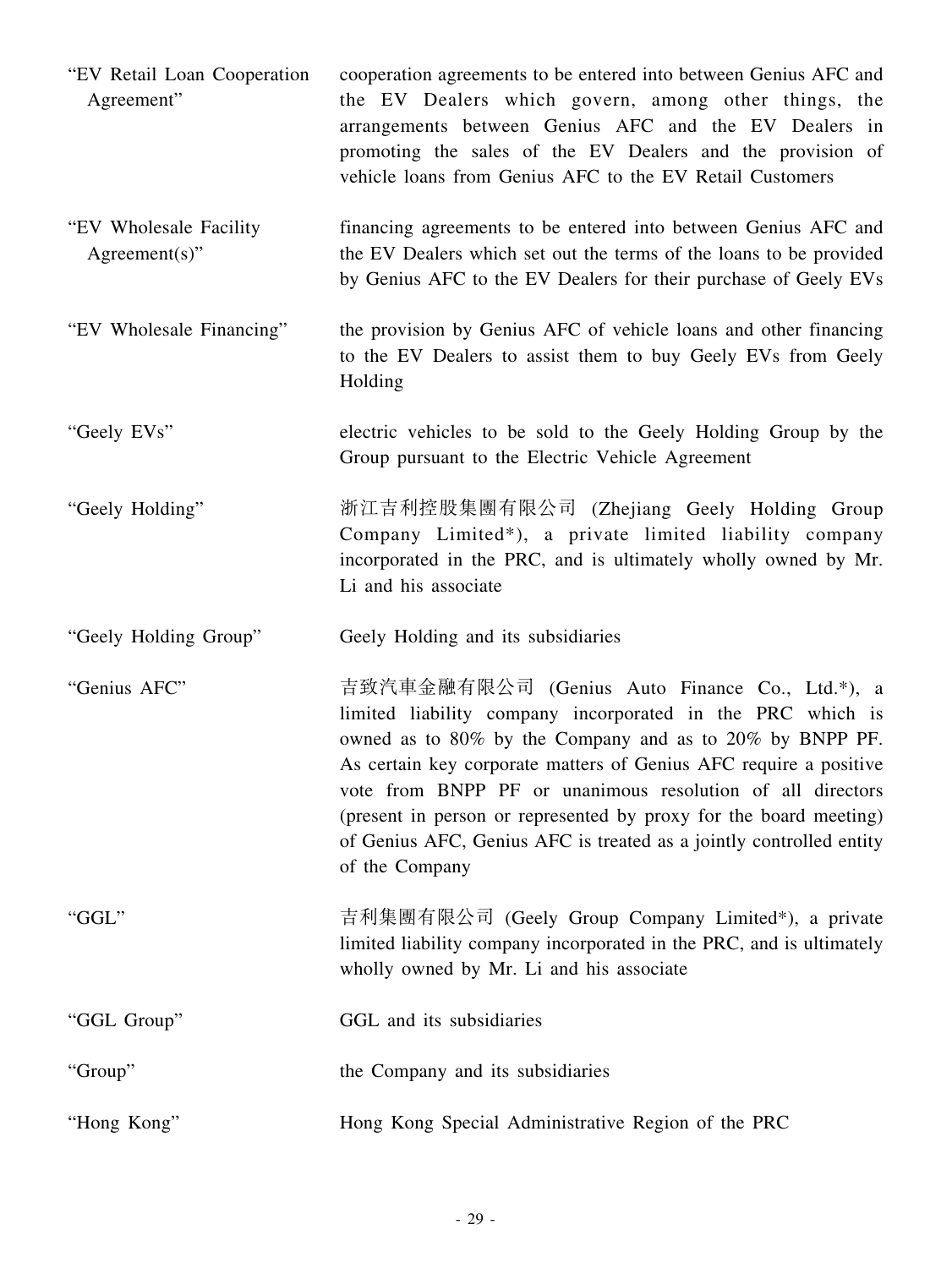| "Independent Board<br>Committee" | an independent board committee of the Company, comprising all<br>the independent non-executive Directors, formed for the purpose of<br>advising the Independent Shareholders in relation to the renewal of<br>the Volvo Finance Cooperation Agreements (including the Volvo<br>Annual Caps) and the entering into of the EV Finance Cooperation<br>Agreement (including the EV Annual Caps) |
|----------------------------------|---------------------------------------------------------------------------------------------------------------------------------------------------------------------------------------------------------------------------------------------------------------------------------------------------------------------------------------------------------------------------------------------|
| "Independent Shareholders"       | Shareholder(s) other than Mr. Li, Mr. Yang Jian, Mr. Li Dong Hui,<br>Daniel, Mr. An Cong Hui and their respective associates                                                                                                                                                                                                                                                                |
| "JV Agreement"                   | the agreement dated 16 December 2013 entered into between the<br>Company and BNPP PF in relation to the formation of Genius AFC                                                                                                                                                                                                                                                             |
| "Listing Rules"                  | the Rules Governing the Listing of Securities on the Stock<br>Exchange                                                                                                                                                                                                                                                                                                                      |
| "Mr. Li"                         | Mr. Li Shu Fu, an executive Director and a substantial Shareholder<br>together with his associate, holding 44.41% interests in the total<br>issued share capital of the Company as at the date of this<br>announcement                                                                                                                                                                      |
| "PBOC"                           | the People's Bank of China                                                                                                                                                                                                                                                                                                                                                                  |
| "percentage ratio(s)"            | has the meaning ascribed to it under Rule 14.07 of the Listing<br>Rules                                                                                                                                                                                                                                                                                                                     |
| "PRC"                            | the People's Republic of China, and for the purposes of this<br>announcement excluding Hong Kong, the Macau Special<br>Administrative Region, and Taiwan                                                                                                                                                                                                                                    |
| "Retail Customers"               | the Volvo Retail Customers and the EV Retail Customers,<br>collectively                                                                                                                                                                                                                                                                                                                     |
| "Retail Loan Agreements"         | the Volvo Retail Loan Agreements and the EV Retail Loan<br>Agreement, collectively                                                                                                                                                                                                                                                                                                          |
| "RMB"                            | Renminbi, the lawful currency of the PRC                                                                                                                                                                                                                                                                                                                                                    |
| "SFO"                            | the Securities and Futures Ordinance (Chapter 571 of the Laws of<br>Hong Kong) as amended from time to time                                                                                                                                                                                                                                                                                 |
| "Share $(s)$ "                   | ordinary share(s) of HK\$0.02 each in the share capital of the<br>Company                                                                                                                                                                                                                                                                                                                   |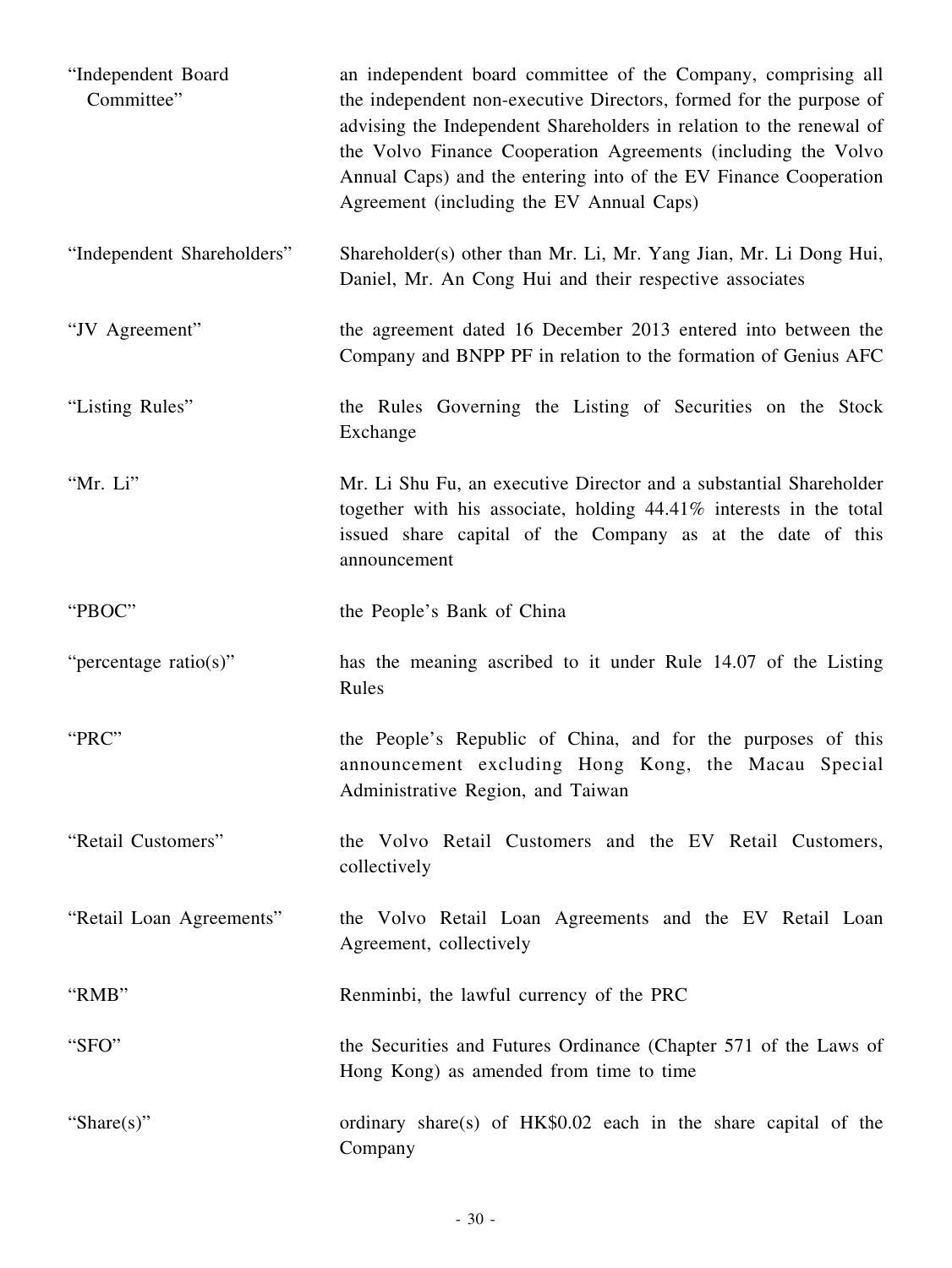| "Shareholder(s)"                   | the holder(s) of the Share(s)                                                                                                                                                                                                                                                                                                                                         |
|------------------------------------|-----------------------------------------------------------------------------------------------------------------------------------------------------------------------------------------------------------------------------------------------------------------------------------------------------------------------------------------------------------------------|
| "Stock Exchange"                   | The Stock Exchange of Hong Kong Limited                                                                                                                                                                                                                                                                                                                               |
| "VCDC"                             | 沃爾沃汽車銷售(上海)有限公司 (Volvo Car Distribution<br>(Shanghai) Co., Ltd.*) a limited liability company incorporated in<br>the PRC which is a wholly owned subsidiary of Volvo                                                                                                                                                                                                  |
| "VCIC"                             | 沃爾沃汽車(亞太)投資控股有限公司 (Volvo Car (APAC)<br>Investment Holding Co., Ltd.*) (previously known as 中嘉汽車製<br>造(上海)有限公司 (Zhongjia Automobile Manufacturing<br>(Shanghai) Company Limited*)), a limited liability company<br>incorporated in the PRC which is owned as to 50% by Volvo<br>and 50% by Geely Holding                                                               |
| "Volvo"                            | Volvo Car Corporation, a limited liability company incorporated<br>under the laws of Sweden and an indirect 99% owned subsidiary of<br>Geely Holding                                                                                                                                                                                                                  |
| "Volvo Annual Caps"                | being the Volvo Annual Caps (Wholesale) and the Volvo Annual<br>Caps (Retail)                                                                                                                                                                                                                                                                                         |
| "Volvo Annual Caps (Retail)"       | the proposed annual caps (representing the annual new financing<br>amounts to be provided by Genius AFC to the Volvo Retail<br>Customers) in respect of the Volvo Retail Financing for each of the<br>three financial years ending 31 December 2021 as set out under the<br>paragraph headed "Volvo Annual Caps - Volvo Annual Caps<br>(Retail)" in this announcement |
| "Volvo Annual Caps<br>(Wholesale)" | the proposed annual caps (representing the annual new financing<br>amounts to be provided by Genius AFC to the Volvo Dealers) in<br>respect of the Volvo Wholesale Financing for each of the three<br>financial years ending 31 December 2021 as set out under the<br>paragraph headed "Volvo Annual Caps - Volvo Annual Caps<br>(Wholesale)" in this announcement    |
| "Volvo Dealer(s)"                  | enterprises that are authorised under the terms of a franchise dealer<br>agreement with VCDC or VCIC (as the case may be) to sell Volvo-<br>branded vehicles to other car dealers and/or the Volvo Retail<br>Customers                                                                                                                                                |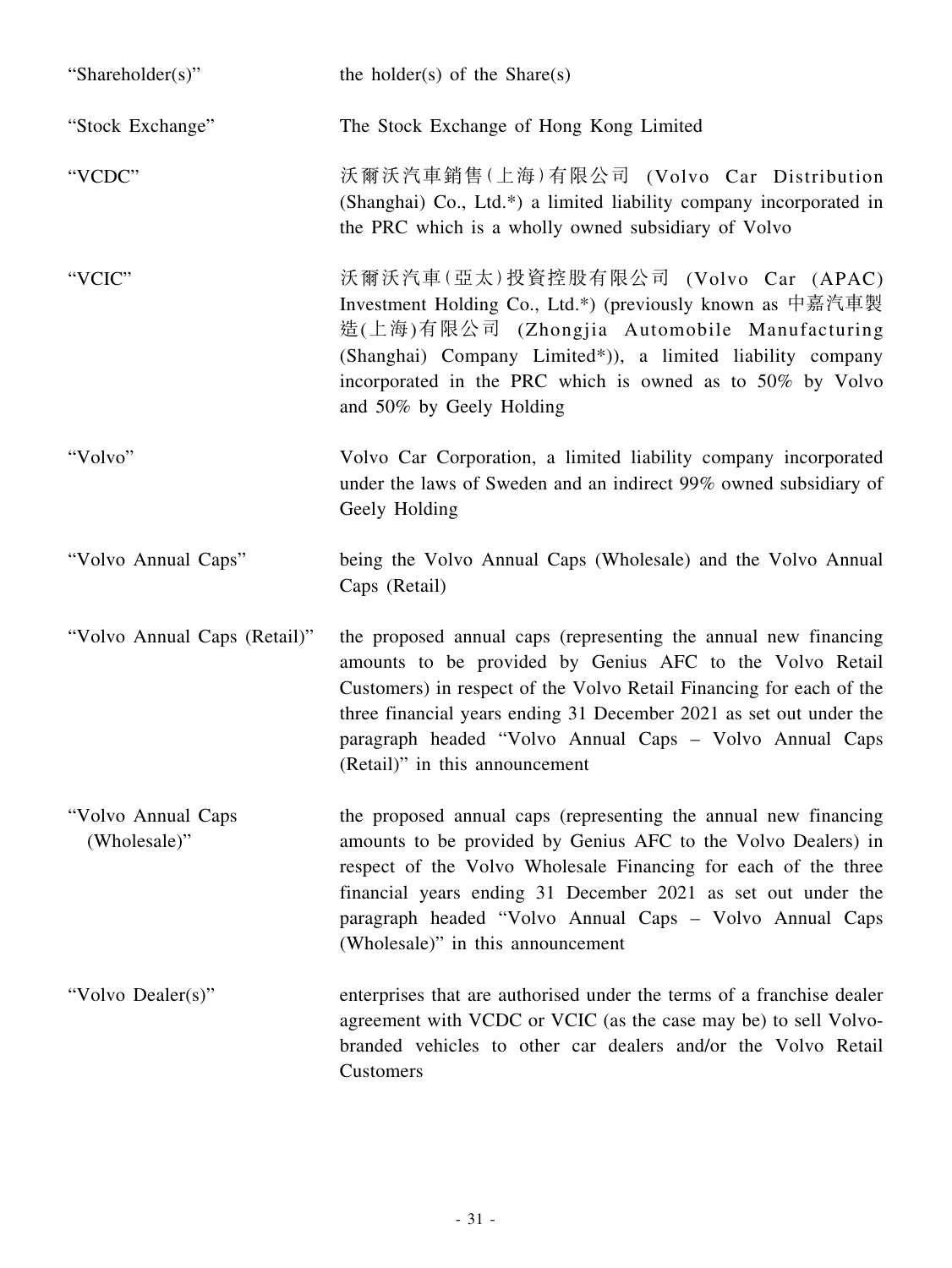"Volvo Finance Cooperation Agreement (Domestic Vehicles)" the cooperation agreement entered into between Genius AFC and VCIC on 11 December 2015 which sets out, among other things, the terms under which Genius AFC will provide vehicle financing services to the Volvo Dealers and the Volvo Retail Customers for Volvo-branded vehicles manufactured domestically, including (i) wholesale financing to the Volvo Dealers to assist them to buy Volvo-branded vehicles and eventually selling such vehicles to the Volvo Retail Customers; and (ii) retail financing to the Volvo Retail Customers to assist them to buy Volvo-branded vehicles from the Volvo Dealers

"Volvo Finance Cooperation Agreement (Imported Vehicles)" the cooperation agreement entered into between Genius AFC and VCDC on 11 December 2015 which sets out, among other things, the terms under which Genius AFC will provide vehicle financing services to the Volvo Dealers and the Volvo Retail Customers for imported Volvo-branded vehicles, including (i) wholesale financing to the Volvo Dealers to assist them to buy Volvo-branded vehicles and eventually selling such vehicles to the Volvo Retail Customers; and (ii) retail financing to the Volvo Retail Customers to assist them to buy Volvo-branded vehicles from the Volvo Dealers

"Volvo Finance Cooperation Agreements" the Volvo Finance Cooperation Agreement (Domestic Vehicles) and the Volvo Finance Cooperation Agreement (Imported Vehicles)

"Volvo Financing Arrangements"

the parcel of arrangements which includes (i) the cooperation arrangements as stipulated in the Volvo Finance Cooperation Agreements; (ii) the Volvo Wholesale Financing; and (iii) the Volvo Retail Financing

"Volvo Retail Customer(s)" retail customers who purchase Volvo-branded vehicles from the Volvo Dealers

"Volvo Retail Financing" the provision by Genius AFC of vehicle loans and other financing to the Volvo Retail Customers to assist them to buy Volvo-branded vehicles from the Volvo Dealers

"Volvo Retail Loan Agreement(s)" financing agreements entered into between Genius AFC and the Volvo Retail Customers which set out the terms of the loans provided by Genius AFC to the Volvo Retail Customers for their purchase of Volvo-branded vehicles